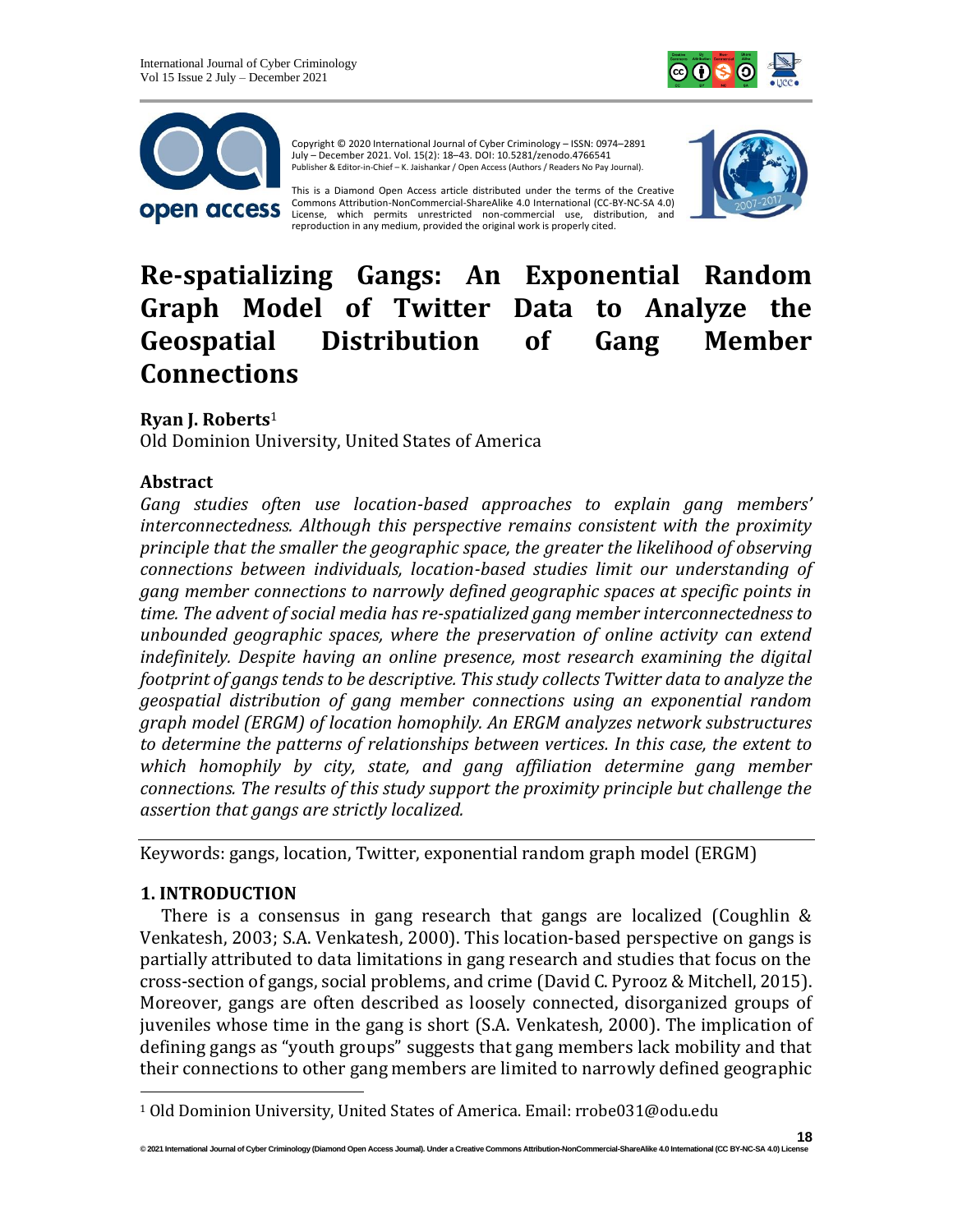spaces. Thus, gangs conceptualized from location-based perspectives explain gang interconnectivity as embedded in the local landscape, an approach that is consistent with the proximity principle. According to the proximity principle, location determines the formation, existence, and maintenance of interpersonal relationships, where connections are more likely to form in environments that foster repetitive socialization (Newcomb, 1960). This often occurs at the local level, where individuals live, work, worship, or attend school.

Research focusing on local conditions has been used to draw inferences about gang formation and participation, which is featured prominently in the neighborhood effects and collective efficacy literature (see Hagedorn and Macon (1988); Jankowski (1991); Miller (1958); Short and Strodtbeck (1965); Thrasher (1927)). However, studies that aggrandize local conditions limit our understanding of gangs to a specific time and place (S. A. Venkatesh, 2014). Moreover, location-based studies can neglect the interconnectedness of gangs beyond neighborhood settings. Advances in communication technology have re-spatialized how gang members share information, form connections, and maintain relationships (David C Pyrooz & Moule Jr, 2019). In particular, the increased use of social media platforms, such as Facebook and Twitter, enables gang interactions in unbounded geographic spaces.

Spatializing gangs is typically determined by qualitative methods that are influenced by location-based perspectives (Radil et al., 2010). This study aims to quantitatively analyze the geospatial distribution of gang members in the United States using an exponential random graph model (ERGM) of Twitter data. ERG models analyze the substructures of social networks to determine the patterns of relationships between vertices (Newman, 2015; Robins & Lusher, 2012). The contributions of this study are threefold. First, I examine location homophily by city and state to determine the extent to which location influences gang member connections. If the location-based gang consensus holds, the smaller the geographic space, the more likely we are to observe the interconnectivity between gang members. The second contribution of this study is the discovery of macro-level implications (gang interconnectedness) through the examination of the micro-level processes (gang member interconnectedness). If gang membership is largely homogenous (gang members belong to the same gang), then, by proxy, we can make inferences regarding the (trans)national connectivity of gangs. Finally, this study analyzes the geographic clustering of the population sample and the distribution of gang members across different cities. Gangs in the United States formed in urban areas and spread to other parts of the country (Howell, 2015). If gangs are strictly localized, it would be reasonable to expect the frequency distribution of gang members from the sample population to be concentrated in high-density cities. Although this objective is less related to the ERG model, it is still an important contribution to understanding the geospatial distribution of gangs.

This paper is divided into three sections. In the first section, gang spatialization is explained from a location-based perspective. Absent a unified theoretical framework, various descriptors that underscore the localization of gangs are highlighted. Whereas some gangs fit the "local actor" description, the sophistication and needs of other gangs have evolved. One tool that facilitates gang transformation involves advances in communication technologies. In particular, gangs use social media to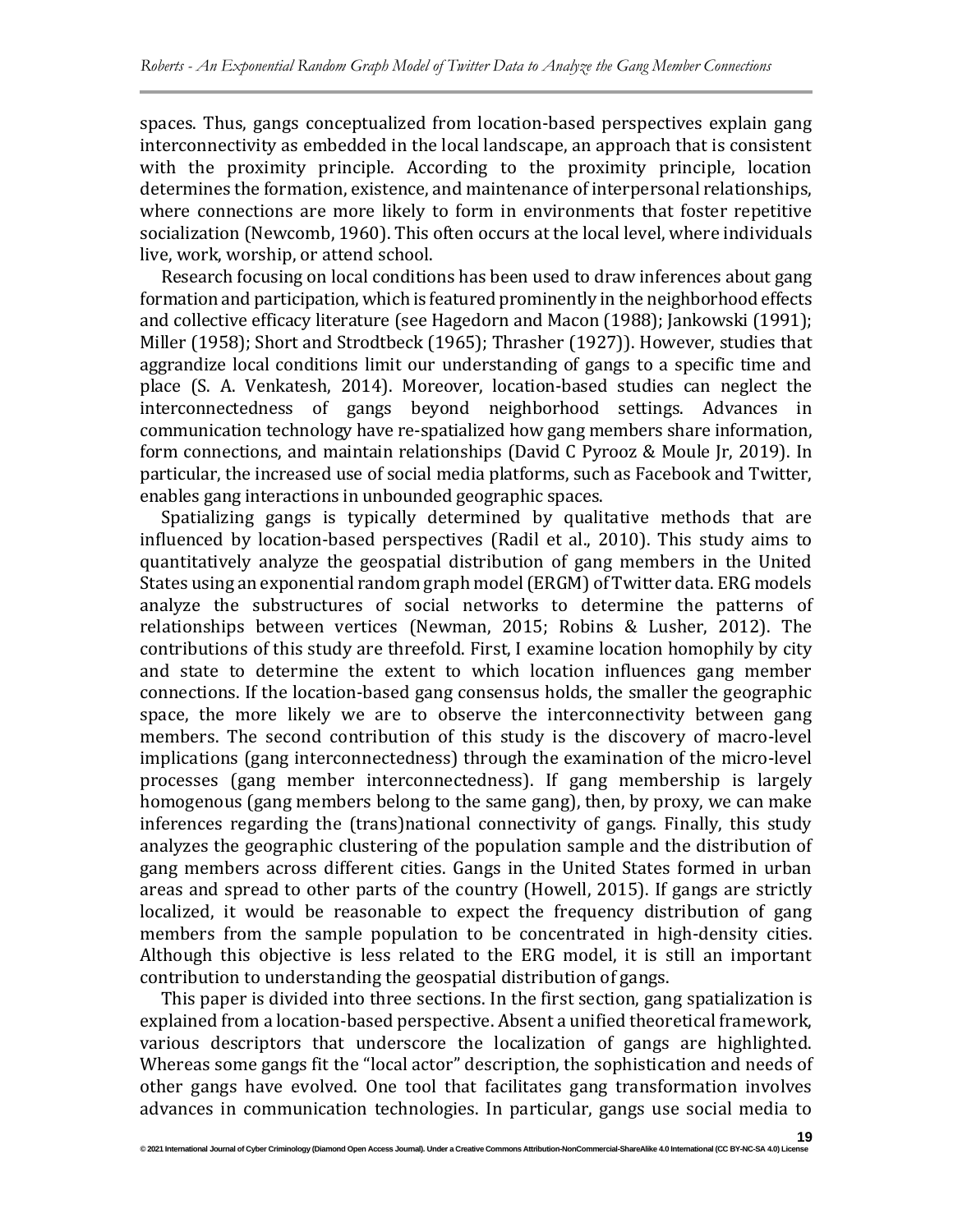

promote gang culture and coordinate, recruit, and disparage rival gangs (National Gang Intelligence Center NGIC (2015).

In the second part of this paper, the research methodology is discussed. As gang members use social media, it provides a valuable data source for research on gangs. In this study, a network of gang members on Twitter is detected and constructed using a four-step process. The first step is the initial seed discovery, where gang member profiles are identified by capturing streaming API with a language-based algorithm, the search function is used, and Twitter recommendations are followed. In stage two, a relevance computation is conducted by manually inspecting each profile to validate the gang members using multiple criteria. The third step involves searching the REST API to determine the locations of the validated gang member profiles. An exponential non-discriminative snowball sampling process is used by randomly drawing *followers* from the initial seeds. Out of the randomly selected group, the techniques from stage two are applied to manually validate the gang member profiles. Stages two and three are continued as an iterative process to build a network edgelist in the fourth and final step.

The final section of this paper provides two separate sets of results. The first part includes the data collection results. These include descriptive statistics on gang member Twitter profiles, as well as the gangs and locations discovered from the workflow process. The other set of results includes calculations from the ERG model that aim to test the four hypotheses. Three hypotheses use the nodal attributes of city, state, and gang affiliation to analyze the impact of homophily on gang member connections. The fourth hypothesis involves an edge attribute to determine the influence of distance (miles) on gang connections.

After interpreting the results, the implications of this study are discussed and suggestions for future research are provided. Insofar as the results of this study support the proximity principle, it challenges location-based gang consensus. Whereas location homophily plays a role in observing shared connections between gang members to an extent, the city level is not as high as one would expect, given the consensus that gangs are local actors. In fact, the state-level and gang affiliation variables appear to better explain gang member connections and, by proxy, demonstrate gang interconnectedness on a larger scale than is represented in location-based studies. Moreover, the results from the data collection process suggest that the gang member location is diffuse. The sample population used for this research shows gangs concentrated in small- and mid-sized cities rather than in highly populated cities.

#### **2. SPATIALIZING GANGS**

Gangs are often treated as groups embedded within local geographic spaces (Coughlin & Venkatesh, 2003), where the spatial distribution of gangs is commonly determined through qualitative means (Radil et al., 2010; S.A. Venkatesh, 2000). This strand of gang research assumes that gang interconnectivity is established through neighborhood or community ties, a perspective rooted in the proximity principle. The proximity principle states that interaction at the local level leads to a higher likelihood of forming interpersonal relationships (Festinger et al., 1950; Newcomb, 1960). Absent a unified theoretical framework, this location-based perspective often applies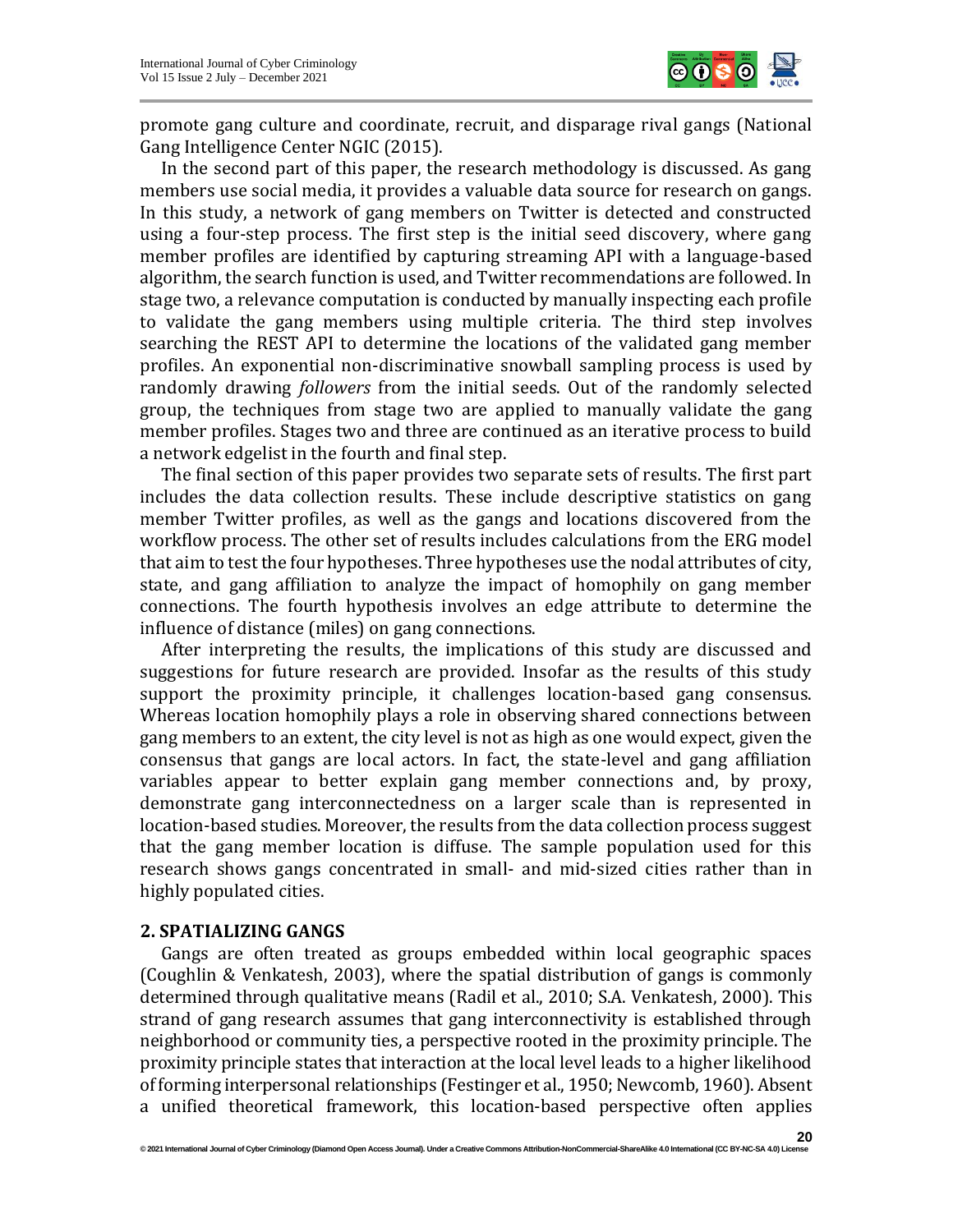descriptive language to indicate that gangs are localized. One commonly accepted gang definition, the Eurogang definition, uses observable characteristics to qualify gangs as any "durable street-oriented youth group whose involvement in illegal activity is part of its group identity" (M.W. Klein & Maxson, 2006; Medina-Ariza et al., 2009). Defining gangs as "youth groups" implies a type of impermanence in which member maturation into adulthood leads to gang disintegration (Reiss Jr, 1988). Moreover, conceptualizing gang members as "juveniles" implies limited mobility, sophistication, and ambition that restrict them to local geographic spaces. Although some gangs fit this description, G David Curry (2000) and David C Pyrooz (2014) deride the term "juvenile gang" as anachronistic. They agree that juvenile membership may have been more prevalent in the past but argue that the gang problem is adult centric. Survey data from the NGIC (2012) supports their assertion: the results show that 65% of gang members in 2011 were aged 18 years or older. The percentage of adults to youth has been steadily increasing, with approximately three out of every five gang members being adults, an increase of 15% from 1996 when the ratio of adult to youth gang members was 1:1.

In addition to age, Howell (2012) further describes gangs as loosely affiliated, disorganized groups that lack definitive leadership. One observation he makes about local gangs is that they often adopt the names of nationally recognized gangs to deter confrontation with other local gangs. This creates the illusion of being "connected" and "dangerous" (Felson, 2006). The Drug Enforcement Agency DEA (2018) conceptualizes neighborhood-based gangs (NBGs) similar to Howell but makes an important distinction between NBGs and national-level gangs. They explain, "NBGs operate mainly in the specific jurisdictions where they live. Many takes on the names of national-level gangs and attempt to emulate them, but they rarely display the same level of sophistication or structure as national-level gangs" (p. 107). In contrast, "National-level gangs are often highly structured; maintain a strict hierarchy, a constitution, and definitive set of rules; and share common tattoos and symbols. They have a presence in many jurisdictions around the country. Many of these nationallevel gangs work in conjunction with their counterparts in other locations to benefit the whole gang" (p. 108). Although both gang types exist simultaneously, gang research tends to frame gangs as neighborhood based.

The contribution of location-based studies to our understanding of gangs cannot be overlooked. This strand of research features prominently in the neighborhood effects and collective efficacy literature (Papachristos & Kirk, 2006), where gang formation and participation are derived from negative local stimuli. Theories such as social disorganization, concentrated disadvantage, and social inequality use neighborhood effects to explain *how* the failure of social institutions at the local level leads to deviance and other high-risk activities (Sampson et al., 2002). Collective efficacy, in contrast, "refers to the process of activating or converting social ties to achieve any number of collective goals, such as public order or the control of crime" (Papachristos & Kirk, 2006), and explains behavioral outcomes as an adaptive response to deficiencies in local conditions (Sampson et al., 1997). In short, where the government has failed to provide public goods such as security or economic opportunity, individuals facing shared abject conditions at the local level take collective action to improve their situation.

Within this strand of gang research, several motivational factors have a higher intrinsic value within local geographic spaces. For example, gangs claim territory to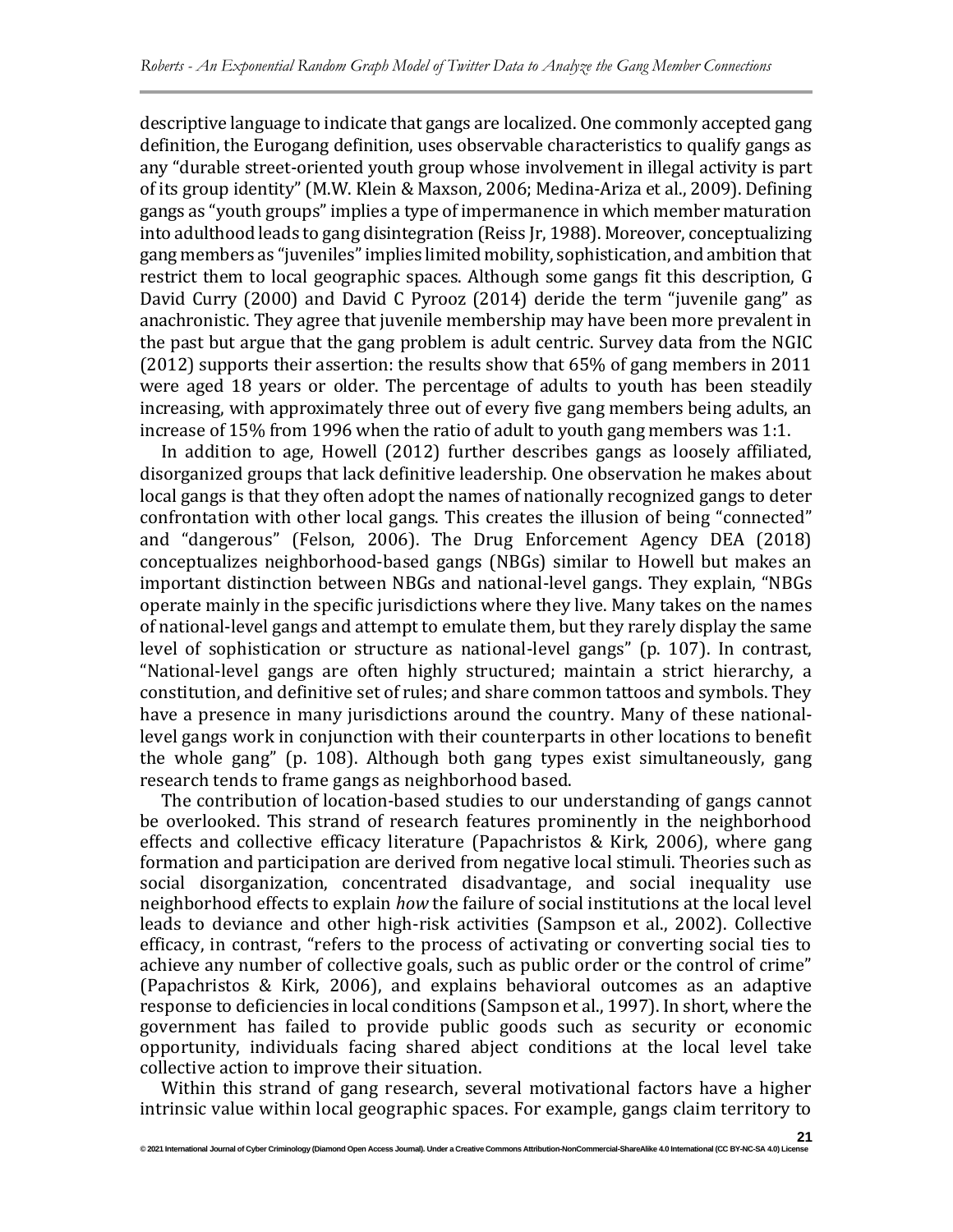

provide members with a safe area to congregate and conduct illicit business activities. The geographic concentration of gangs results in turf wars (Campbell, 1984; Vargas, 2016), where competition over local resources drives rivalries (Brantingham et al., 2012). Within these gang-controlled territories, Tita et al. (2005) further compartmentalize the geography of gangs into what they refer to as "gang set spaces." Rather than the total area claimed by a gang, they argue that gang set spaces are smaller subsections within a territory reserved for gang activity. In addition to territorial motivation and material benefits, psychological factors at the local level help explain gang participation. For some individuals, gangs satisfy status-seeking behavior and help people meet their peer group needs (Cohen, 1955; Shaw & McKay, 1942; Thrasher, 1927). In some cases, gangs provide a source of friendship, mutual trust, and identity (Malcolm W Klein, 1995); in other cases, they provide a path for individuals to gain power (Knox, 1994) or respect (Anderson, 2000).

Despite improving our understanding of gangs, location-based gang research tends to neglect gang interconnectedness beyond the mutually constitutive social conditions at the local level. Gangs transform along different trajectories across space and time (Howell, 2015). For example, the commercialization of cocaine and other narcotics in the 1970s and 1980s fundamentally transformed gangs into marketoriented groups motivated by profits rather than territory (Coughlin & Venkatesh, 2003). More recently, social media sites, such as Facebook and Twitter, have respatialized how individuals interact, allowing users to form and maintain relationships in unbounded geographic spaces. Cyberspace has transformed the "local gang," once isolated by geography, into a national and transnational web of interconnected communities. A 2015 survey on gang member social media participation conducted by the NGIC shows that nearly 100% of agencies report street gang members having a Facebook account. The same survey shows that a little over 60% of gang members have Instagram and Twitter accounts. Another NGIC survey included in the same 2015 report reveals that gang member social media usage continues during incarceration. Like street gang members, Facebook is the most preferred social media platform for prison gang members. Nearly 100% of the agencies reported that their inmates have an active Facebook account. Additionally, 50% of prison gang members use Twitter, while another 45% use Instagram.

Research that examines the online behavior of gangs tends to be descriptive (Moule Jr et al., 2014). Leverso and Hsiao (2020) use a digital trace web to analyze Hispanic gangs in Chicago. One of their findings shows that the "digital street" extends to proximate *and* distant geographic spaces. On the "digital street," some gangs use social media to collect intelligence data and denigrate rival gangs. The extension of gang rivalries into the cybersphere is often referred to as "cyber banging." Desmond Upton Patton et al. (2013) refer to this as "The phenomenon of gang affiliates using social media sites to trade insults or make violent threats that lead to homicide or victimization." According to them, the three features of "cyber banging" include the following: "(1) promote gang affiliation and/or communicate interest in gang activity; (2) gain notoriety by reporting participation in a violent act or communicating an impending threat; (3) share information about rival gangs or network with gang members across the country" (p. A55). Examining whether online hostilities translate into offline violence, Stuart (2020) finds that gangs "cyber bang" by attacking their rival's reputation through "cross-referencing," "calling bluffs," and "catching lacking." When an online conflict escalated to offline violence, gang intelligence data were extracted from social media to target rival gang members. Whittaker et al. (2020)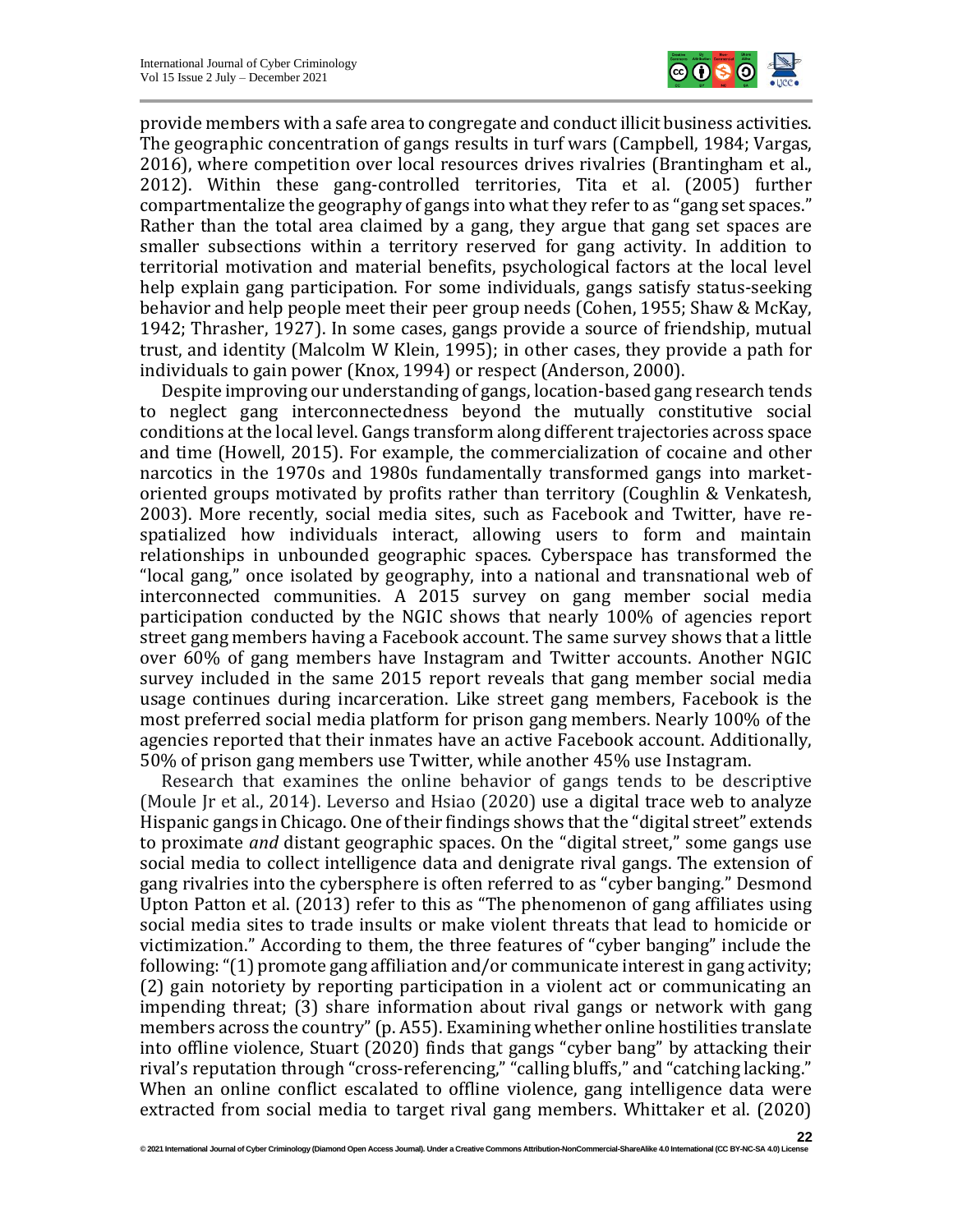discuss two gang types and their disparate social media usage. One is the "traditionalist" gang, which operates with discretion and largely avoids social media. The other is the "digitalist" gang, which uses social media as a form of branding. In other words, digitalists use social media to promote their gangs, coordinate activities, recruit new members, gain reputation, and expand territory. According to the authors, age and longevity influence whether gangs function as traditionalists or digitalists. Younger and newer gangs tend to garner attention by expanding their digital footprint.

A study conducted by Way and Muggah (2016) demonstrates the application of social media as a data collection tool to study the interconnectivity of gangs. They find that gangs and cartels coordinate criminal activities through social media platforms. Although their initial research focuses on the U.S.–Mexico border, they detect a transnational network of connections that extends throughout the United States and Central and South America. Some of the connections they identify include the Skyline Pirus, Los Ántrax, Gente Nueva, and the Black Disciples. Transnational connections are discovered using the workflow process for this study and are discussed in the data collection results section.

# **3. METHODOLOGY**

This study aims to quantitatively test the impact of location on gang member connections. To achieve this, Twitter data were mined to examine the geospatial distribution of gangs using an ERGM to test location homophily. The following four models and hypotheses are considered:

# **Node Attribute Models**

# **Model 1: Location by City**

H<sup>0</sup> – City attributes do not impact gang member connections.

H<sup>1</sup> – Gang members in the same city are more likely to form connections.

# **Model 2: Location by State**

H<sup>0</sup> – State attributes do not impact gang member connections.

H<sup>1</sup> – Gang members in the same state are more likely to form connections.

# **Model 3: Gang Affiliation**

H0 – Gang affiliation does not impact gang member connections.

H1 – Gang members with the same gang affiliation are more likely to form connections.

# **Edge Attribute Model**

# **Model 4: Location by Distance (Miles)**

H<sup>0</sup> – Distance between gang members does not impact their connection.

H<sup>1</sup> – The smaller the distance between gang members, the more likely they are to form a connection.

Model 1 tests the interconnectedness of gang members by focusing on city homophily. The null hypothesis posits that there is no relationship between city location and observing gang member connections, whereas the alternative hypothesis proposes a positive correlation between city location and gang member connections. According to the location-based gang perspective and proximity principle, we should be able to reject the null hypothesis as gang members are considered local actors. Widening its geographic scope, Model 2 tests the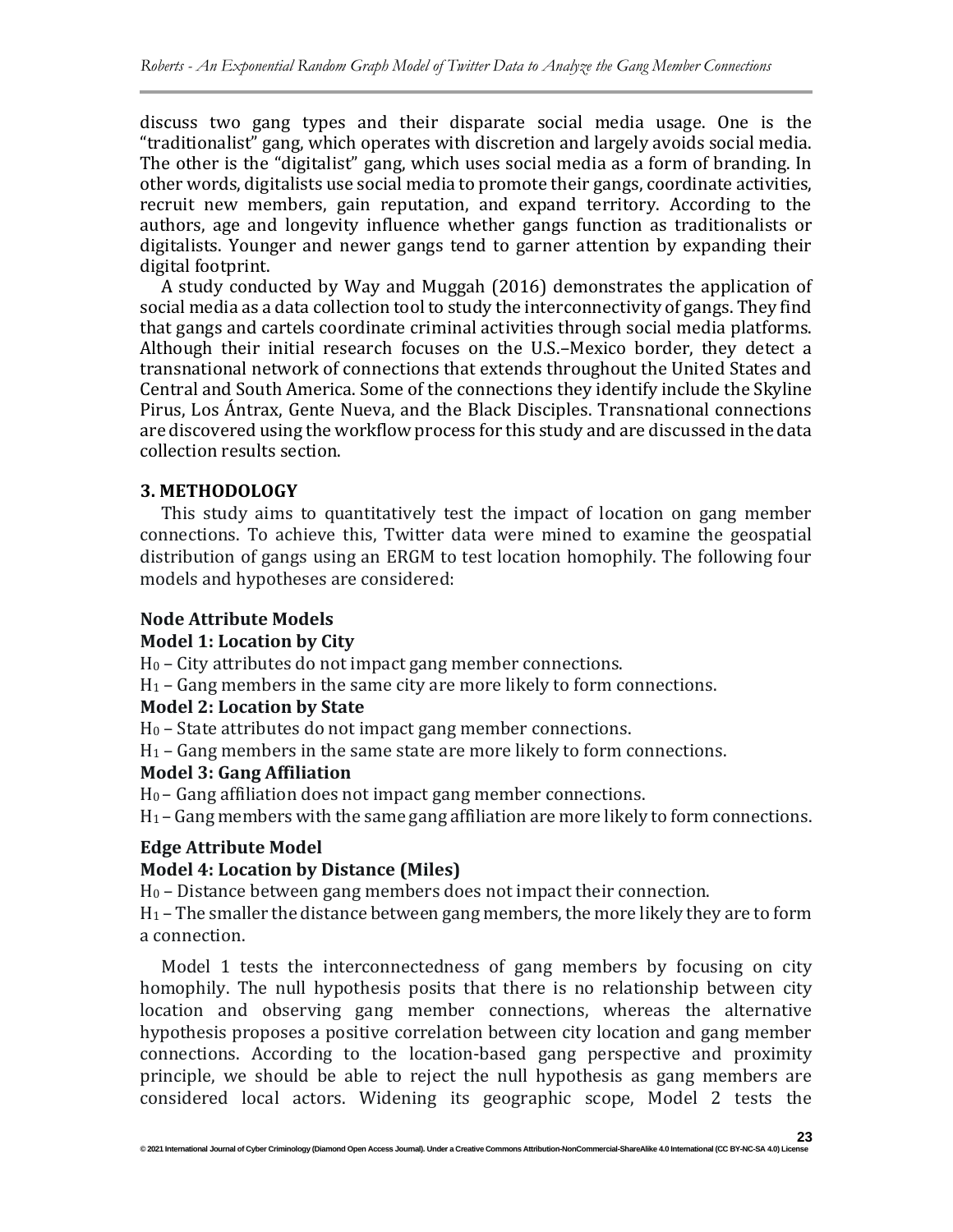

interconnectedness of gang members by focusing on state homophily. The null hypothesis posits no relationship between state location and observing gang member connections. However, it can be inferred from the location-based perspective that if gang members from the same city are connected, gang members from the same state will be connected. The alternative hypothesis for Model 2 proposes a positive correlation between gang member connections from the same state. Model 3 tests the interconnectedness of gang members from the same gang. The null hypothesis posits that gang affiliation does not impact observing gang member connections, whereas the alternative hypothesis proposes a positive correlation between gang affiliation and gang member connections. Although determining the magnitude of these connections is beyond the scope of this study, observing national connections among gang members of the same gang would further challenge the location-based gang perspective by showing that these connections are decentralized.

In Models 1–3, the nodal attributes of city, state, and gang affiliation are considered to test homophily; however, in Model 4, I test location homophily using an edge attribute that considers the distance (miles) between gang members. The null hypothesis posits that there is no correlation between the distance in miles and gang member connections. On the other hand, the alternative hypothesis proposes a positive correlation between distance in miles and gang–member connections. In addition to the location-based perspective, Model 4 accounts for the compartmentalization of gangs into "gang set spaces" proposed by Tita et al. (2005).

For this study, data were collected using Twitter. "Twitter is a real-time global information network that lets users create and share ideas and information instantly. People and organizations send messages through our website and mobile site, client applications (e.g., Twitter for Android; Twitter for iOS), SMS, or any variety of thirdparty applications" (Twitter Help Center, n.d.). I use R-Studio, an integrated programming environment for R, to capture the Twitter streaming API and generate this study's results. "R is a language and environment for statistical computing and graphics" (The R Foundation, n.d.).

#### **3.1 Workflow Process**

The methods for conducting a social media analysis are well established. They typically involve stages of discovery, relevance computation, inspection, and, if applicable, network modeling (see Décary-Hétu and Morselli (2011); Desmond U Patton et al. (2015); Way and Muggah (2016); Wijeratne et al. (2015)). The study's workflow includes the following four-step process.

**1. Seed Discovery** – In the initial seed discovery stage, gang member profiles were identified using three strategies. One detection method used is typing gang names in the Twitter search function. Décary-Hétu and Morselli (2011) apply a similar approach when mining gang data on Twitter and Facebook to comparatively analyze the gang groups and pages of each platform. Another detection strategy used borrows from the authors' recommendations. An automated algorithm is used to capture the Twitter streaming API coded in R-Studio from a bounding box targeting the continental United States. When attempting to analyze human trafficking on the southern border, the use of language was effective for Way and Muggah (2016) in the initial seed discovery process. Gangs use language as a method to establish and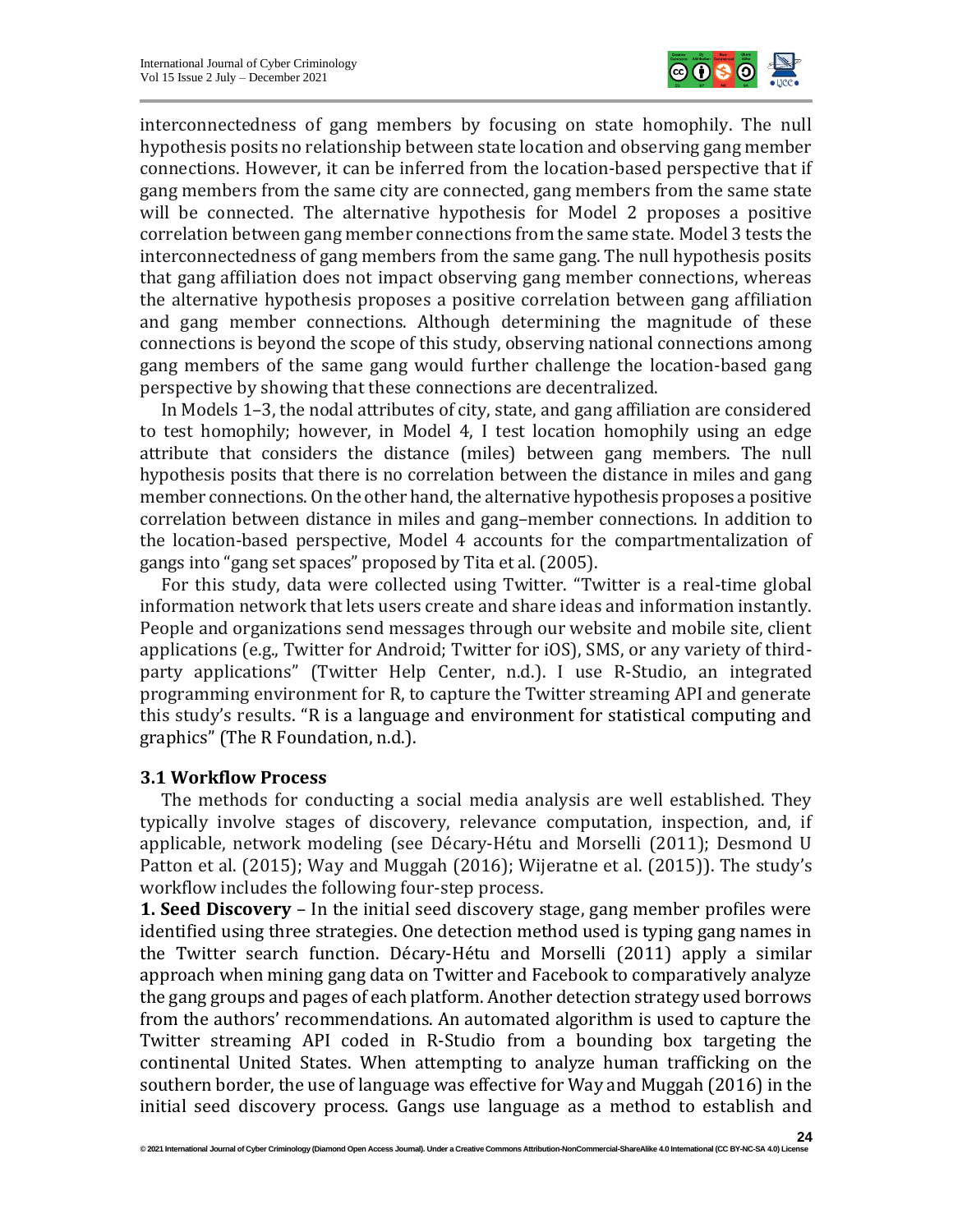reinforce a distinct identity. At times, gang members use a unique set of words and phrases to greet friends, denigrate enemies, or reference people, places, and events. Although not predicated on text data, Wijeratne et al. (2015) study utilizes hashtags like #BDK (Black Disciple Killer) and #GDK (Gangster Disciple Killer) in the discovery stage of their workflow process. Unlike these other studies, however, this study uses language configurations that target a broader spectrum of gangs. The list of words and phrases this study uses to capture tweets are both general and gang-specific to the Bloods, Crips, People Nation, Folk Nation, Five Percenters, Black Guerilla Family, Hispanic gangs, White gangs, Jamaican gangs, Outlaw Motorcycle Gangs, and Asian gangs. Table 1 provides a sample of the words and phrases used to capture the Twitter streaming API of gang members.

| Gang                    | Language                    | <b>Meaning</b>                                |  |  |  |  |
|-------------------------|-----------------------------|-----------------------------------------------|--|--|--|--|
| <b>Folk Nation</b>      | All is one                  | We're all together and OK                     |  |  |  |  |
|                         | GD                          | <b>Gangster Disciples</b>                     |  |  |  |  |
|                         | 74                          | <b>Gangster Disciples</b>                     |  |  |  |  |
|                         | Vicky Lous                  | Insult to Vice Lords/People Nation            |  |  |  |  |
| People<br><b>Nation</b> | (G)DK                       | (Gangster) Disciple Killer                    |  |  |  |  |
|                         | 5 in the sky, 6 must<br>die | Revenge against Folk                          |  |  |  |  |
|                         | <b>ALKN</b>                 | Almighty Latin King's Nation (a member of the |  |  |  |  |
|                         |                             | People Nation)                                |  |  |  |  |
| Crips                   | Slob, Sloob                 | Disrespect to Bloods                          |  |  |  |  |
|                         | Adidas                      | All Day I Destroy a Slob (Blood)              |  |  |  |  |
|                         | B/K                         | <b>Blood killer</b>                           |  |  |  |  |
|                         | What it C Like              | Crip greeting                                 |  |  |  |  |
| <b>Bloods</b>           | Crab                        | Disrespectful name for Crip                   |  |  |  |  |
|                         | Damu                        | Swahili for Blood                             |  |  |  |  |
|                         | Snoovers                    | Insult to Hoover Street Crips                 |  |  |  |  |
|                         | Krab                        | Insult to Crips                               |  |  |  |  |

Table 1.Language Sample for Four of the Largest Gangs in the United **States** 

Finally, Twitter uses an algorithm to recommend user profiles based on one's Twitter activity. The final detection method used in the discovery process involves the following Twitter recommendations.

**2. Relevance Computation** – The second stage involves relevance computation based on the initial seed discovery from the first stage, referenced against exemplary documents. This stage is conducted manually to validate the gang members' Twitter accounts. G. David Curry (2015) emphasizes self-identification as important in the validation process. When inspecting the profiles, self-identification is sought out in addition to other indicators. Gang member profiles with two or more of the following criteria are included: self-identification, language, hand signs, tattoos, media illustrating gang culture/symbols, gang colors, associates, hashtags, emojis, or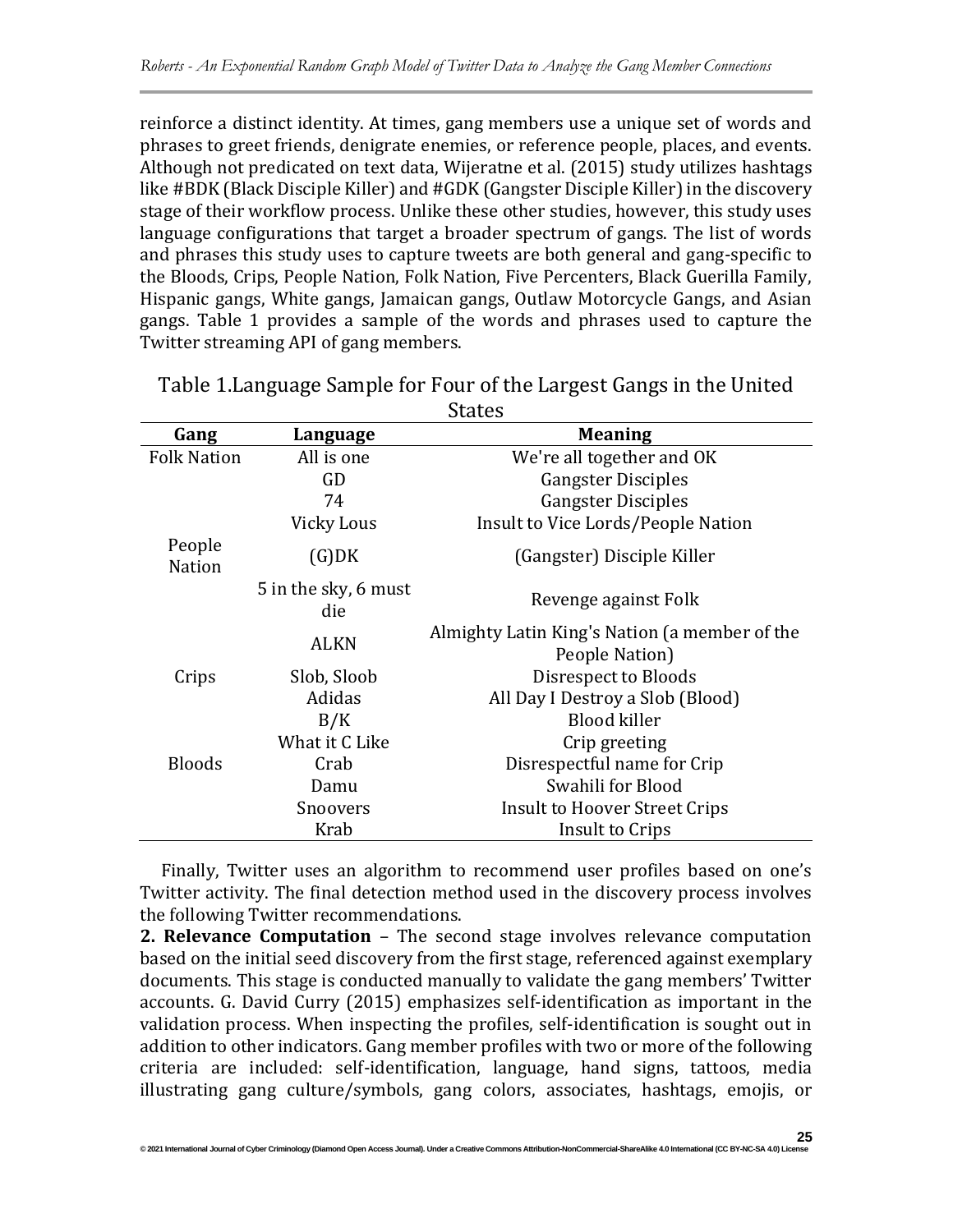

**26**

external news sources (primarily used for gang-affiliated celebrities). Table 2 shows the breakdown of the gang member validation criteria. As the use of text data to detect gang members is central to this study, it is not surprising that the largest factor across all validated gang member profiles is language. Of the total gang members, 80.30% of the gang member profiles include language as one of the validation criteria. Among all validated gang members, 32.37% met at least two criteria, and 33.88% met three criteria.

| rapic = dang richiper vanaation driteria |                                                      |                                                                                               |       |                                                                |                                                                                                  |  |  |  |
|------------------------------------------|------------------------------------------------------|-----------------------------------------------------------------------------------------------|-------|----------------------------------------------------------------|--------------------------------------------------------------------------------------------------|--|--|--|
| <b>Validation</b><br><b>Criteria</b>     | <b>Total</b><br><b>Validation</b><br><b>Criteria</b> | <b>Validation</b><br>Criteria as % Validation<br>of Total Gang Criteria Met<br><b>Members</b> |       | <b>Total</b><br><b>Validation</b><br>by Gang<br><b>Members</b> | <b>Validation</b><br><b>Criteria Met</b><br>Criteria Met as % of Total<br>Gang<br><b>Members</b> |  |  |  |
| Self-<br>Identification                  | 293                                                  | 40.36%                                                                                        | Two   | 235                                                            | 32.37%                                                                                           |  |  |  |
| Language                                 | 583                                                  | 80.30%                                                                                        | Three | 246                                                            | 33.88%                                                                                           |  |  |  |
| <b>Hand Signs</b>                        | 237                                                  | 32.64%                                                                                        | Four  | 125                                                            | 17.22%                                                                                           |  |  |  |
| Tattoo                                   | 14                                                   | 1.93%                                                                                         | Five  | 84                                                             | 11.57%                                                                                           |  |  |  |
| Media                                    | 375                                                  | 51.65%                                                                                        | Six   | 30                                                             | 4.13%                                                                                            |  |  |  |
| Colors                                   | 186                                                  | 25.62%                                                                                        | Seven | 6                                                              | 0.83%                                                                                            |  |  |  |
| Associates                               | 301                                                  | 41.46%                                                                                        |       |                                                                |                                                                                                  |  |  |  |
| Hashtag                                  | 158                                                  | 21.76%                                                                                        |       |                                                                |                                                                                                  |  |  |  |
| Emoji                                    | 176                                                  | 24.24%                                                                                        |       |                                                                |                                                                                                  |  |  |  |
| <b>News</b>                              | 25                                                   | 3.44%                                                                                         |       |                                                                |                                                                                                  |  |  |  |

# Table 2. Gang Member Validation Criteria

A further breakdown of those gang members that only met the two-criteria threshold shows that 10.64% were validated because they self-identified *and* used the gang language. Another 78.3% of gang members who met at least two validation criteria included either self-identification *or* language. Those that self-identify and include some other criteria represent 18.72% of the sample population, and 59.57% include language and some other criteria. For all pairs of criteria, substantive evidence was used to validate a gang member. For example, no gang members were validated using only a hashtag or an emoji. If supporting evidence to validate a gang member could not be found, then the profiles were excluded from the dataset. Table 3 provides a breakdown of the validation criteria for gang members meeting the two criteria as a subset of the total sample population.

A part of the identification process also involves determining the gang to which a Twitter user belongs. For instance, the six-pointed star is a symbol used by Jewish practitioners and members of the Folk Nation. Manual inspection of Twitter profiles allows for ascertaining the context of these symbols.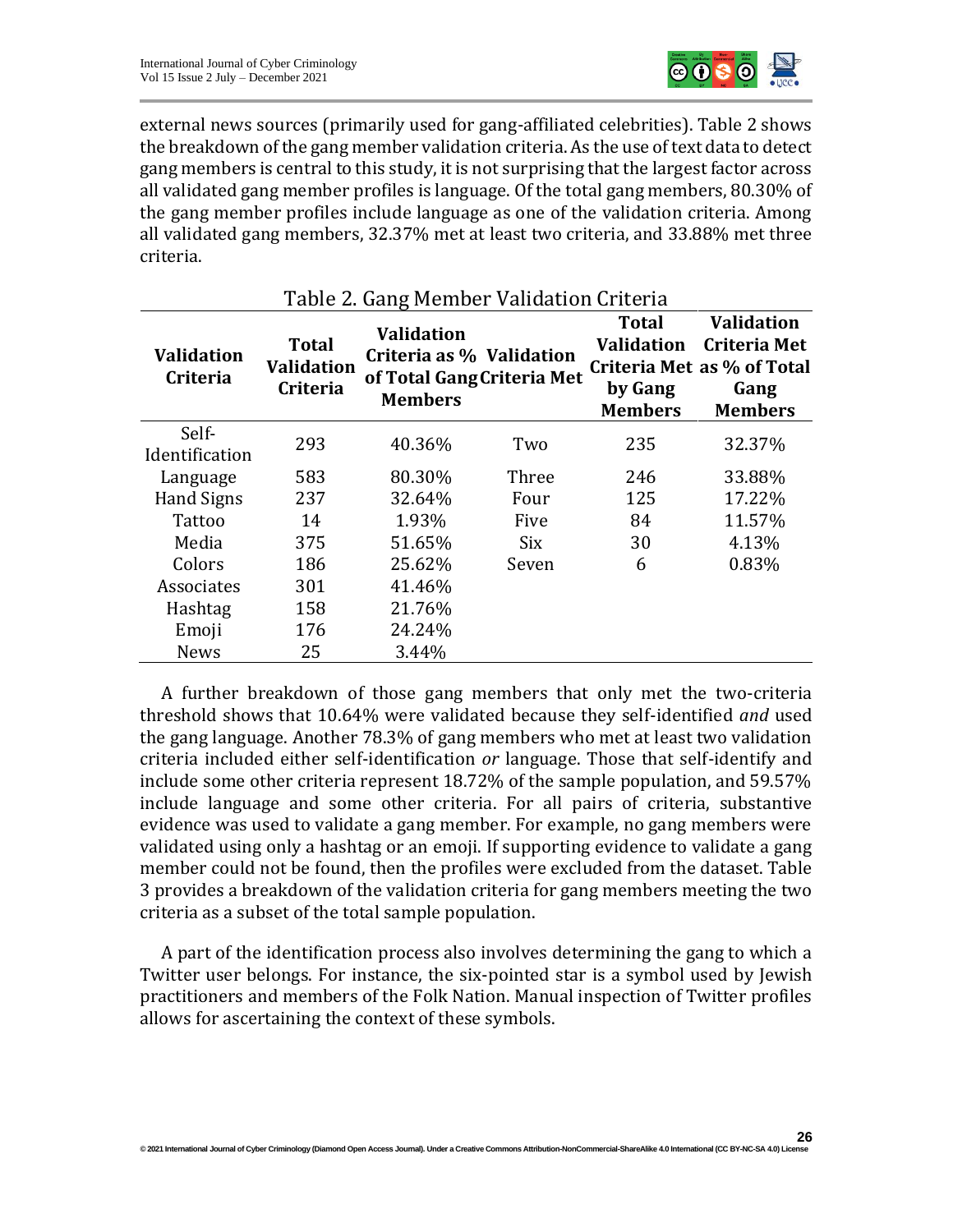| <b>Validation Criteria</b><br><b>Combinations</b> | <b>Total Validation</b><br><b>Criteria Combinations</b> | <b>Combination of Validation Criteria</b><br>as % of Total Gang Members<br><b>Meeting Two Criteria</b> |
|---------------------------------------------------|---------------------------------------------------------|--------------------------------------------------------------------------------------------------------|
| Self + Language                                   | 25                                                      | 10.64%                                                                                                 |
| Self + Other Criteria                             | 44                                                      | 18.72%                                                                                                 |
| Language + Other<br>Criteria                      | 140                                                     | 59.57%                                                                                                 |
| Hand Sign + Media                                 | 2                                                       | 0.85%                                                                                                  |
| Hand Sign + Colors                                | $\mathbf{1}$                                            | 0.43%                                                                                                  |
| Hand Sign +<br>Associates                         | 2                                                       | 0.85%                                                                                                  |
| Hand Sign + Hashtag                               | 2                                                       | 0.85%                                                                                                  |
| Hand Sign + Emoji                                 | 1                                                       | 0.43%                                                                                                  |
| Tattoo + Emoji                                    | 1                                                       | 0.43%                                                                                                  |
| Media + Colors                                    | 3                                                       | 1.28%                                                                                                  |
| Media + Associates                                | 5                                                       | 2.13%                                                                                                  |
| Media + Hashtag                                   | 2                                                       | 0.85%                                                                                                  |
| Media + Emoji                                     | 2                                                       | 0.85%                                                                                                  |
| Media + News                                      | 1                                                       | 0.43%                                                                                                  |
| Colors + Emoji                                    | 1                                                       | 0.43%                                                                                                  |
| Associates + Hashtag                              | $\mathbf{1}$                                            | 0.43%                                                                                                  |
| Associates + Emoji                                | $\mathbf{1}$                                            | 0.43%                                                                                                  |
| <b>Associates + News</b>                          | 1                                                       | 0.43%                                                                                                  |

Table 3. Validation Criteria for Gang Members Meeting Two Criteria as a Subset of the Total Sample Population

Emojis are another symbol that can have multiple applications. The handicap or grape emojis can have one meaning for non-gang members but are also used by the Crips and Grape Street Crips, respectively. Therefore, the inclusion of false-positive profiles is mitigated by focusing on at least two validation criteria.

**3. Search REST API** – After validating the profiles in the second stage, I search the Twitter REST API to determine the location of gang members and discover other gang member accounts. The location was manually identified for all the Twitter accounts inspected. One of the weaknesses of relying on the geodesic code is highlighted in Wijeratne et al. (2015), whose study results only produced a location in 3.62% of the detected profiles. In cases where multiple locations were discovered, I code them as primary or secondary. Additionally, other gang member accounts are extracted through retweets, user mentions, and a list of followers. The data selection process uses an exponential non-discriminative snowball sample, where referrals are randomly drawn from the initial seeds and their *followers*. I consider the list of *followers* as opposed to the list a user is *following* because this signals the intent to subscribe or receive notifications from a specific Twitter user. As the *followed* can choose to block a *follower*, allowing an account to follow is an implicit acceptance of that connection. Finally, after discovering additional profiles from the Twitter REST API, I validate these accounts using the same criteria as in stage two of this workflow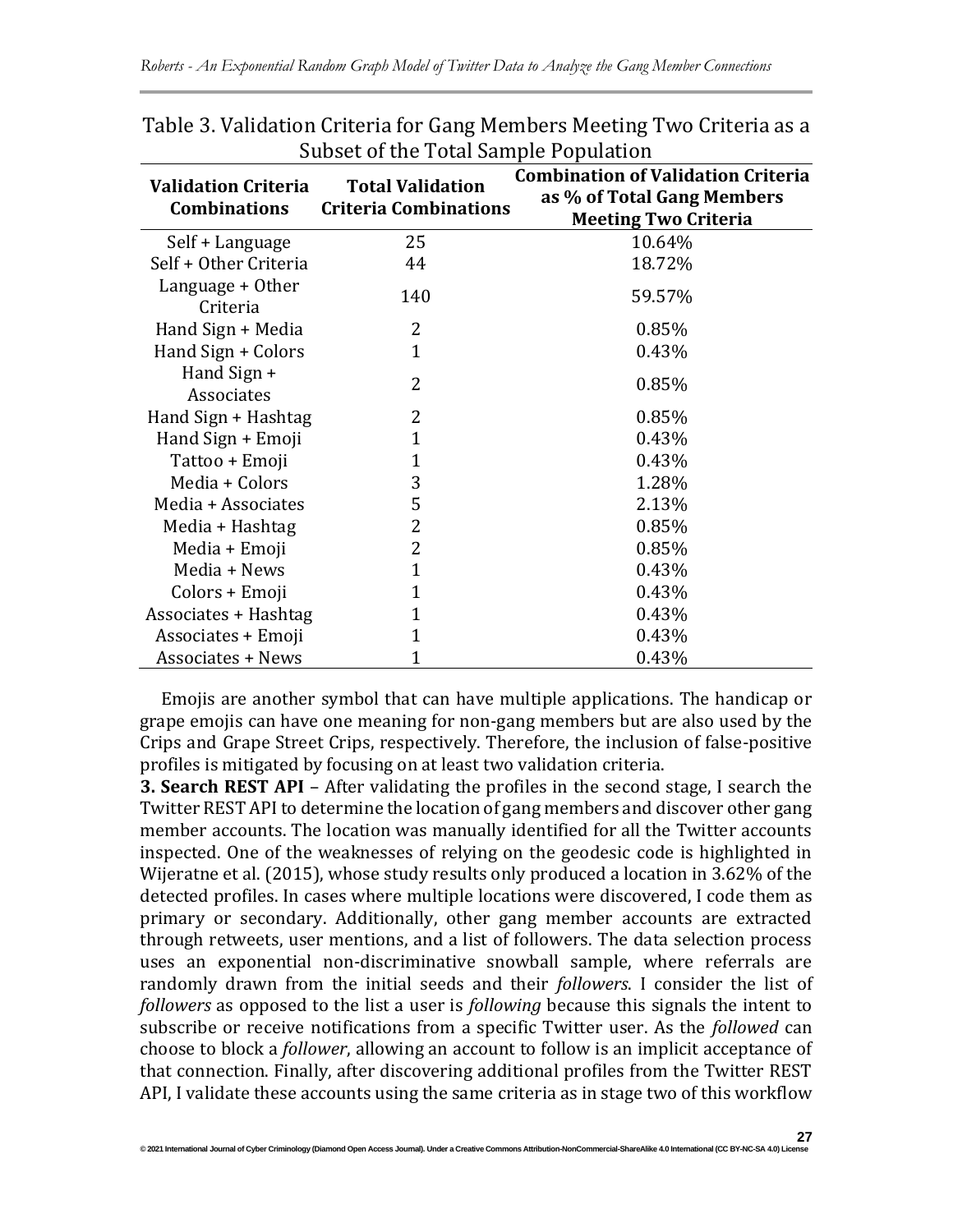

process. I continue this as an iterative process for up to 200 followers, or until the discovery of *follower* profiles is exhausted. Additionally, all non-relevant profiles are discarded, and relevant profiles are added to the dataset.

**4. Build Network** – The relevant profiles discovered from the workflow process are used to build a network using an edgelist, where the vertices or nodes represent Twitter users, and an edge indicates a tie between vertices (see Piquette et al. (2014) for a discussion on the benefits of social network analysis [SNA] to gang studies). The network used is an undirected graph that assumes reciprocity between gang members. To conceal the identity of Twitter users, I designate each node with a numerical value. The data for this study were collected between June 1 and June 30, 2019. Network data are analyzed using an ERGM. Like regression analysis, ERGMs examine the influence of an independent variable on a dependent variable. However, while statistical regression assumes independence between nodes, ERGMs account for their interrelatedness. It is the dependence between nodes that forms the structural foundation of a network and the point of interest for an ERG model. The ERGM used in this study tests the location homophily of gang member connections or the extent to which gang member connections are localized. The ERGMs are explained in more detail after discussing the data collection results. Figure 1 illustrates the workflow process. The same process presented here can be used to identify gang members on other social media platforms, such as Facebook and Instagram.



Figure 1. Workflow Process to Collect Twitter Data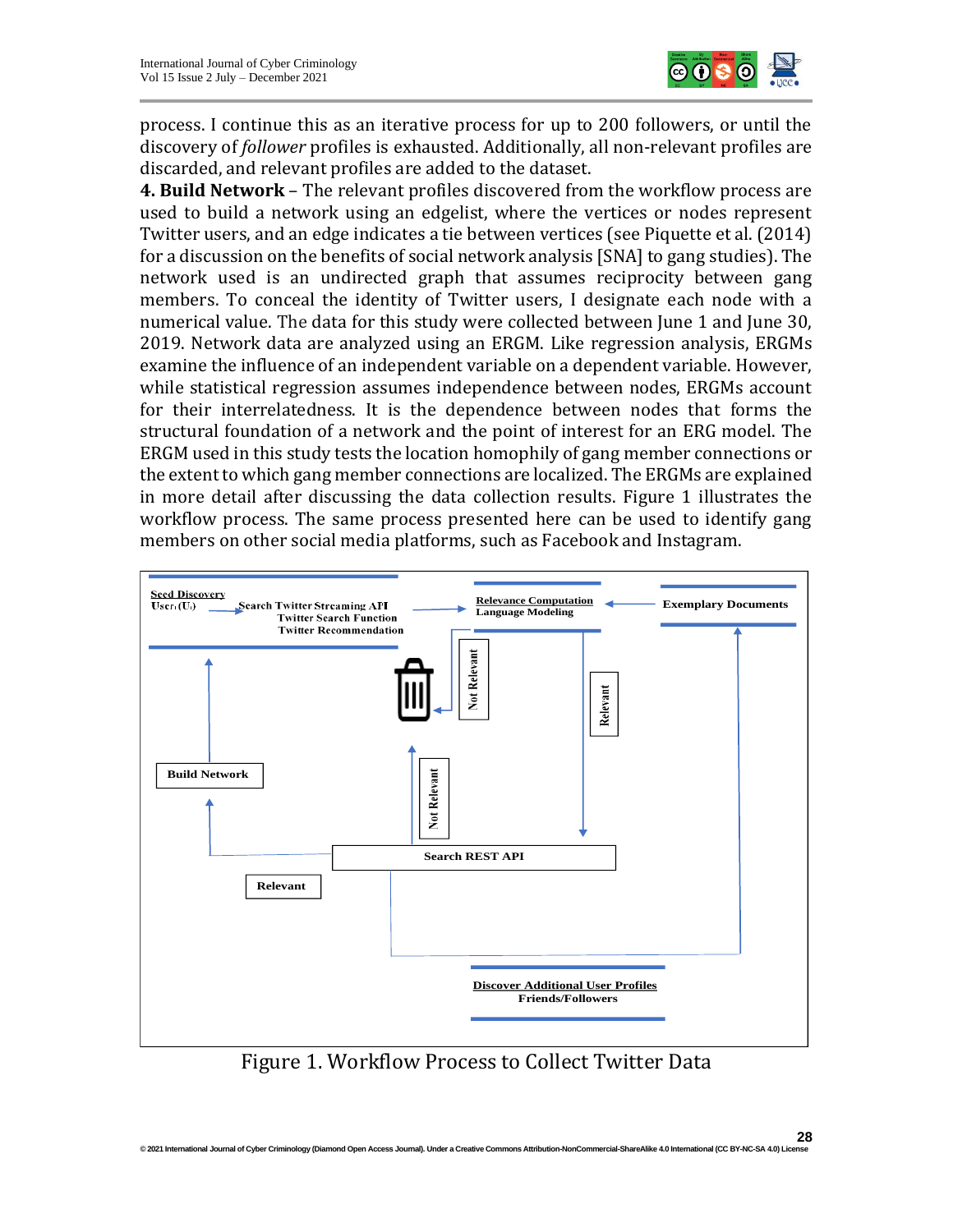#### **3.2 Limitations**

The workflow process has three primary limitations. The first was regarding identifying the level of gang involvement. Manual inspection of each profile helps identify false-positive gang member profiles but does not account for the level of gang involvement. According to the Santa Cruz County Gang Task (2018), gang members can be one of three levels. At the lowest level are the *Wannabes*. A *Wannabe* has no formal ties to a gang but expresses an interest in gang culture and often fits the profile of gang members. The second level of gang involvement is an *Associate* characterized by having a personal relationship with a gang member, adopting gang colors and symbols, and considering joining a gang. *Gang Members* are at the highest level of gang involvement. These individuals have gone through the initiation of becoming gang members, pledged their commitment to the gang, frequently engaged in illicit activities, and fully adopted the gang's language, symbols, and rituals. This study does not measure the magnitude of gang involvement but seeks to detect those who identify as gang members. All three levels give the appearance of gang membership by explicitly promoting, disseminating, and supporting gang culture, which is consistent with other forms of radicalization (Crone & Harrow, 2011; Moghaddam, 2005; Silber et al., 2007).

Second, the workflow process does not consider the magnitude of the "connection" between gang members. Twitter users can follow public accounts without knowing or interacting with the primary account holder. This study assumes that the connection between gang members, at a rudimentary level, occurs through the implicit communication of digital media, as *followers* are exposed to gang content by following a gang-affiliated Twitter profile. Moreover, some profile connections are more thoroughly represented in the sample population. Whereas profiles with fewer than 200 *followers* had all their connections reviewed, profiles with more than 200 *followers* did not. Future iterations of this research should focus on the level of communication between gang members and use a more comprehensive survey of *followers* to draw.

Finally, this study isolates gang affiliation and location as separate attributes. In reality, gang members belong to both a gang *and* location. Due to data limitations, the interaction effect of these variables is not considered. It would be beneficial for future research to analyze the extent to which both variables collectively impact the geospatial distribution of gang member connections.

#### **4. DATA COLLECTION RESULTS**

The workflow process used resulted in the discovery of 1,636 connections between 726 gang and cartel members in 135 cities (18 international), 35 U.S. states, and 13 countries (including the United States). See the appendix for the distribution of gang members by gang affiliation, city, state, and country. Cartels are included in the sample population for two reasons. First, cartels feature prominently in the structure of the gang network (DEA, 2018; NGIC, 2011, 2013, 2015). Second, these connections were formed as part of the discovery process. Except for the Red Command, the discovery of cartels in the sample population is consistent with the findings of Way and Muggah (2016). Connections between gang members and cartels further challenge the location-based gang consensus by highlighting their geospatial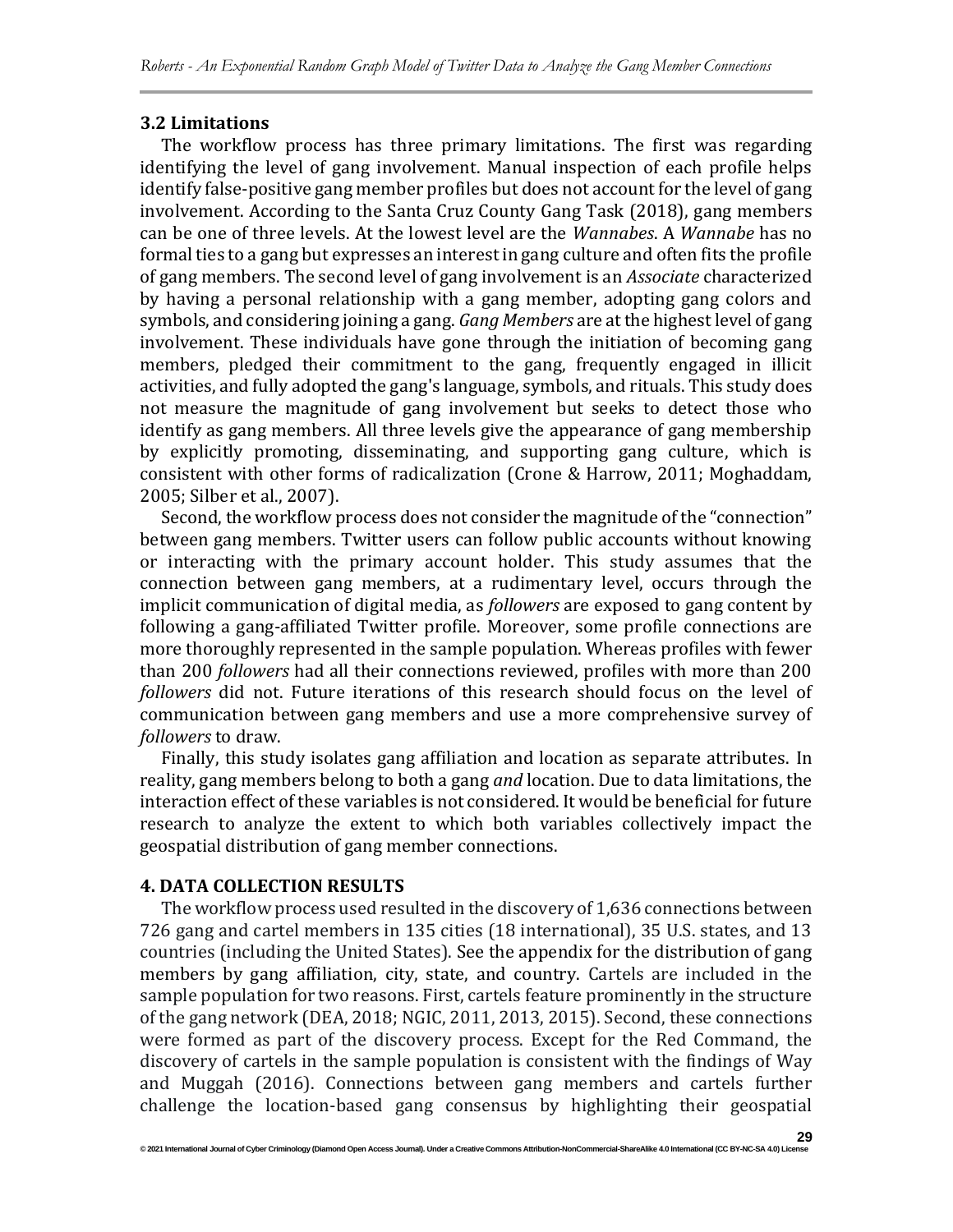

diversity. The average activity of Twitter users in this dataset includes 4.22 years and 12,220 tweets, with an average of 38,492 followers. Compared to the median, the years of activity are close to the mean at four years, but the number of tweets and followers are 2,250 and 355, respectively. This suggests that some Twitter accounts in the sample population are more influential than others. Whereas the median provides a better descriptive indicator for this study, the mean provides a snapshot of gang content exposure to Twitter followers. Table 4 provides information on the Twitter profile data discovered during the workflow process.

| Table 4. Twitter Profile Descriptions     |                |
|-------------------------------------------|----------------|
| <b>Average Twitter Profiles Following</b> | 901            |
| <b>Median Twitter Profiles Following</b>  | 453.5          |
| <b>Average Twitter Followers</b>          | 38,492         |
| <b>Median Twitter Followers</b>           | 355            |
| Average Year Joined                       | 2013           |
| Median Year Joined                        | 2013           |
| <b>Average Years of Activity</b>          | 4.22           |
| <b>Median Years of Activity</b>           | $\overline{4}$ |
| <b>Average Tweets</b>                     | 12,220         |
| <b>Median Tweets</b>                      | 2,250          |
| Average Likes                             | 2,221          |
| <b>Median Likes</b>                       | 267            |
| <b>Gang Members</b>                       | 726            |
| Connections                               | 1636           |
| <b>Gang Total</b>                         | 42             |
| <b>Established Gangs</b>                  | 38             |
| "New" Gangs                               | 5              |
| Cartels                                   | 6              |
| <b>Location</b>                           |                |
| City                                      | 135            |
| <b>US</b>                                 | 117            |
| <b>Average Population</b>                 | 329,969        |
| <b>Median Population</b>                  | 111,398        |
| International                             | 18             |
| <b>Average Population</b>                 | 1,904,832      |
| <b>Median Population</b>                  | 539,624        |
| <b>State</b>                              | 48             |
| <b>US</b>                                 | 35             |
| International                             | 13             |
| Country                                   | 13             |

In the sample population, 27.76% homophily ties (gang members in the same city shared a connection) were detected compared to 72.24% heterophily ties (gang members in different cities shared a connection). The edgelist to calculate the distribution frequency of city ties is used in Model 1 to determine the significance of

**30**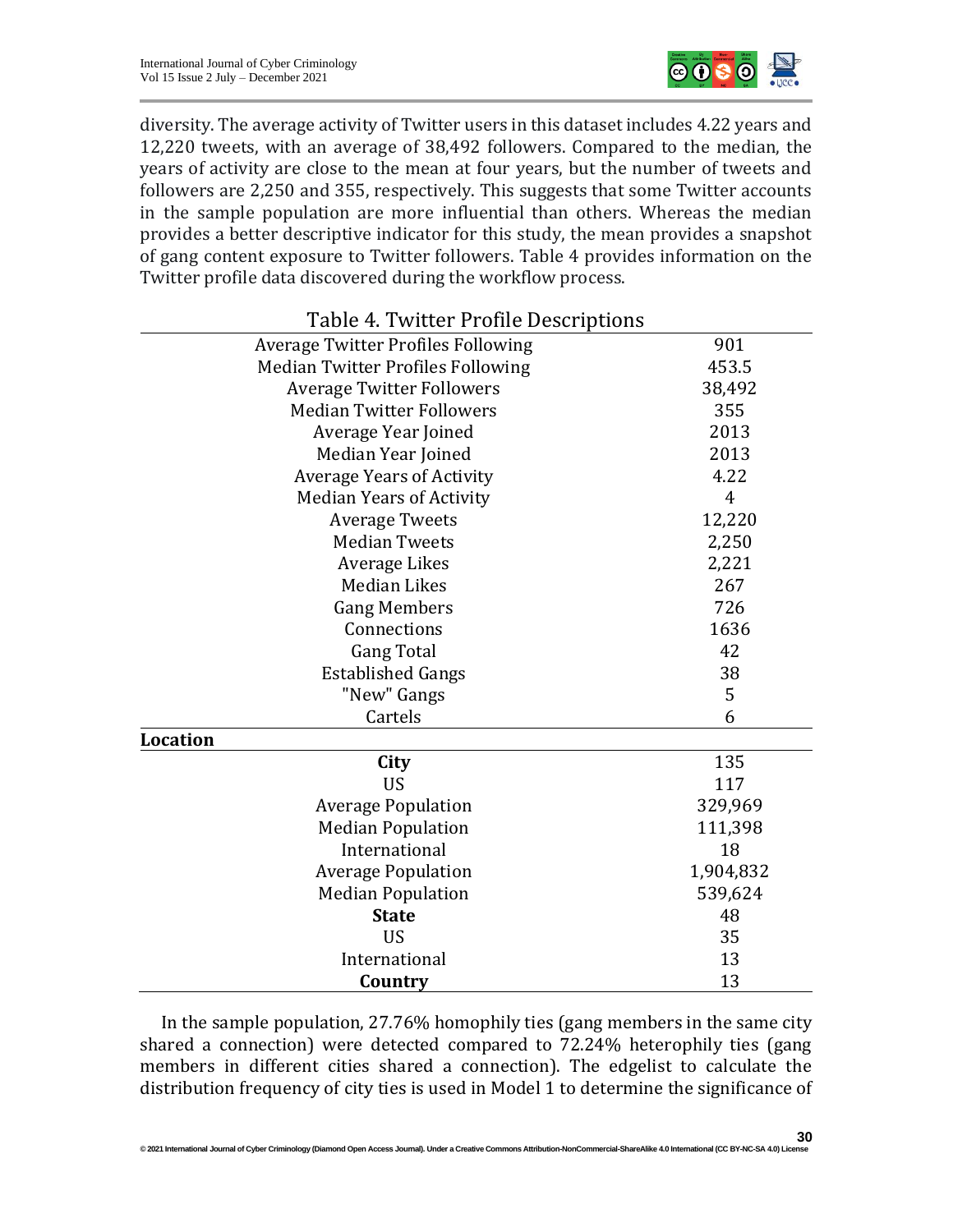location by city on gang member connections. Homophily ties detected for gang members in the same state were 35.58%, compared to 64.42% heterophily ties. The edgelist to calculate the distribution frequency of state ties is used in Model 2 to determine the significance of location by state on gang member connections.

Finally, the frequency distribution of gang member connections of the same set was 64.3%, compared to 35.7% heterophily ties to different sets. However, when considering the frequency distribution of gangs from the same primary gang, the homophily and heterophily ties change significantly to 82.04% and 17.96%, respectively. Although some gangs claim the same primary gang affiliation, there is a higher degree of rivalry compared to the gang set. Both Rollin' 60s Neighborhood Crips and Eight Tray Gangster Crips, for example, claim Crip affiliation. However, a dispute in 1979 turned each set into rivals. As the division widened, other Crip sets joined either the Neighborhood Crips (Rollin' Os) or the Gangster Crips (United Gangs, 2020). Therefore, in this study, rather than primary gangs, gang sets were used as nodal attributes. The high percentage of gang members connecting to other members of the same gang indicates that gang homophily may be a strong predictor of shared connections between gang members.

Moreover, increasing connections between members of the same set and members of the same primary gang reinforces the importance of understanding gang relationships at the macro level, an under-researched area of gang studies. Gang sets appear fragmented in the overall network structure but appear to share more connections when gangs connect with members of the same alliance. For example, at the city-level connections of the Gangster Disciples, the study finds that they have 86 heterogeneous ties. As members of the Folk Nation, several of these ties include members within their gang alliance. When consolidating the Gangster Disciples and other sets into their primary gang, the Folk Nation, these ties represent 221 homogenous connections in the sample population. Table 5 shows the frequency distribution of homophily and heterophily ties among gang members by city, state, and gang affiliation.

| $\alpha$ daily Allillation |                                    |                                                |  |  |  |  |
|----------------------------|------------------------------------|------------------------------------------------|--|--|--|--|
|                            | <b>Frequency of Homophily Ties</b> | <b>Frequency of Heterophily</b><br><b>Ties</b> |  |  |  |  |
| City                       | 27.76%                             | 72.24%                                         |  |  |  |  |
| <b>State</b>               | 35.58%                             | 64.42%                                         |  |  |  |  |
| <b>Gang Set</b>            | 64.30%                             | 35.70%                                         |  |  |  |  |
| <b>Gang Primary</b>        | 82.04%                             | 17.96%                                         |  |  |  |  |

Table 5. Frequency Distribution of Gang Member Connections (Location & Gang Affiliation)

The distribution of gangs is not limited to highly populated urban areas. Gang members were detected evenly between mid-density (population of 100,000– 999,999) and small-density (population of 1,000–99,000) cities at 44.44%, with a low percentage of gang members discovered in high-density (population of 1–3 million) and minuscule-density (population < 1,000) cities. Table 6 shows the frequency distribution of gang members by city size measured by population density.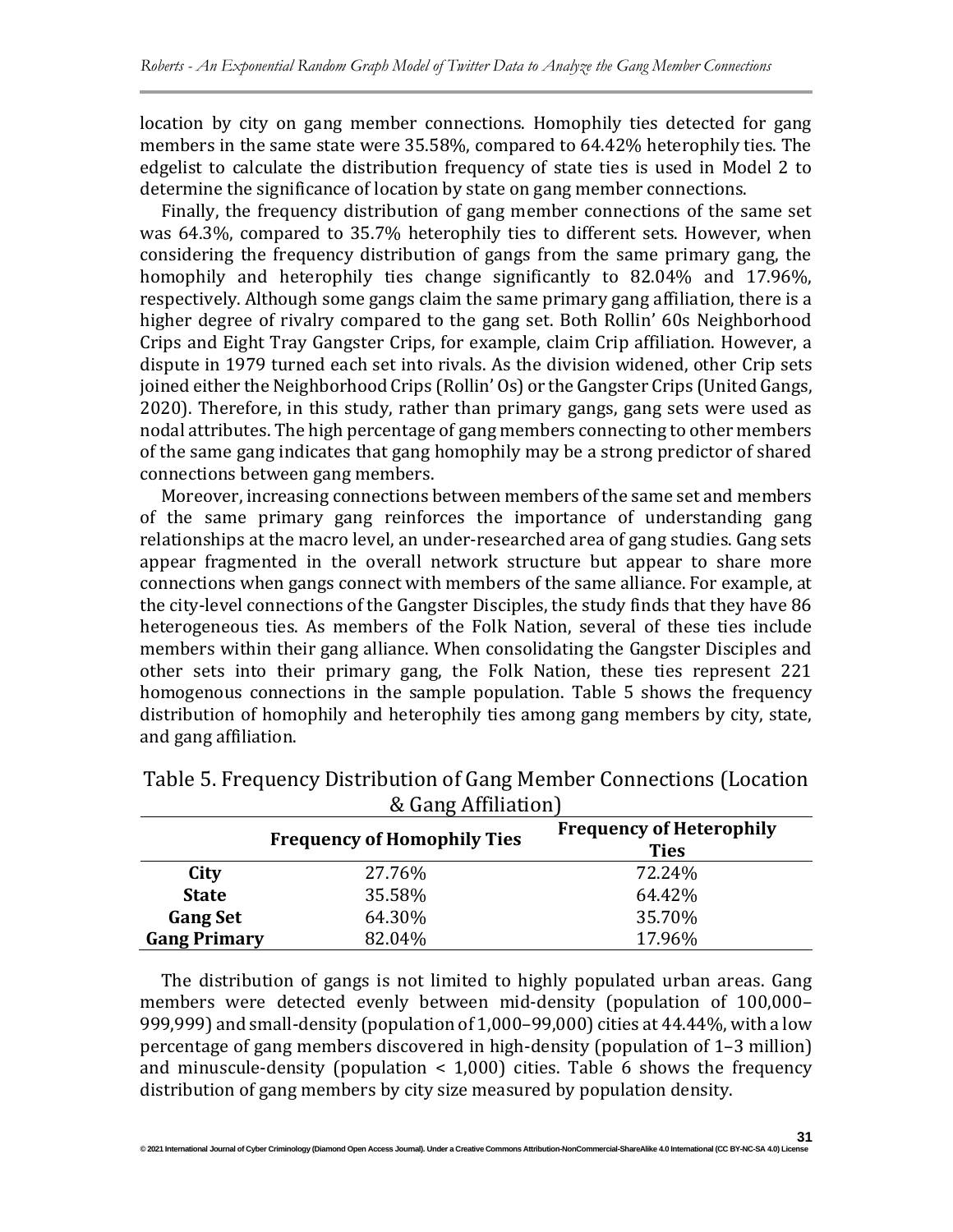

| Table 6. Frequency Distribution of Gang Members Across City Size |  |
|------------------------------------------------------------------|--|
| (Measured by Population Density)                                 |  |

|                                     | <b>City Population</b> |
|-------------------------------------|------------------------|
| High-Density (1-3 million)          | 5.98%                  |
| Mid-Density (100,000-999,999)       | 44.44%                 |
| <b>Small-Density (1,000-99,999)</b> | 44.44%                 |
| Minuscule-Density $(1,000)$         | 1.71%                  |

# **5. EXPONENTIAL RANDOM GRAPH MODEL (ERGM)**

ERGMs analyze the substructures of social networks to determine the patterns of relationships between vertices. Robins and Lusher (2012) provide the following definition of ERGMs:

Exponential random graph models (ERGMs) are statistical models for network structure, permitting inferences about how network ties are patterned. Put another way, ERGMs are tie-based models for understanding how and why social network ties arise. This focus aligns ERGMs with a principal goal of much empirical social network research, which is to understand a given "observed" network structure (i.e., a network on which a researcher has collected data), and so to obtain insight into the underlying processes that create and sustain the network-based social system (p. 9).

A more formal explanation of ERGMs can be found in Hunter et al. (2008). ERGMs function in a manner quite like linear regression models with one distinct feature: they account for path dependencies in the network structures. This can be accomplished by measuring the impact of nodal attributes. For further explanation and a comparison between nodal attribute models and evolutionary models, see Toivonen et al. (2009). In addition to node attributes, edge attributes (also referred to as relational attribute effects) can be used to determine the probability distribution of a graph (see Morris et al. (2008) for a more detailed explanation).

For this study, an ERGM is used with an undirected network graph to test the location homophily of shared gang member connections. By using the ERG model, this study aims to understand the extent to which location impacts gang member connections. Although there is a degeneracy problem in ERGMs, this relates to the issues of transitivity in social networks. Transitivity analyzes the likelihood that a friend of a friend is your friend. For this reason, triadic closures or network clustering are not relevant to this study but should be considered in future research. ERGs that model homophily, however, do not suffer from the same limitation (see Rinaldo et al. (2009) for a detailed explanation of ERGM degeneracy).

# **5.1 ERGM Results**

For each calculation, there is a null model that shows the probability of a connection forming between gang members without considering the attributes. For example, the edgelist used in the city attribute model shows a 1.12% probability of a connection being formed between two nodes. This means that, in the absence of any identifiable criteria, there is a low probability of observing a connection between two individuals in the network. The edgelists used in the state and gang affiliation nodal attribute models and the edge attribute model also show a low probability of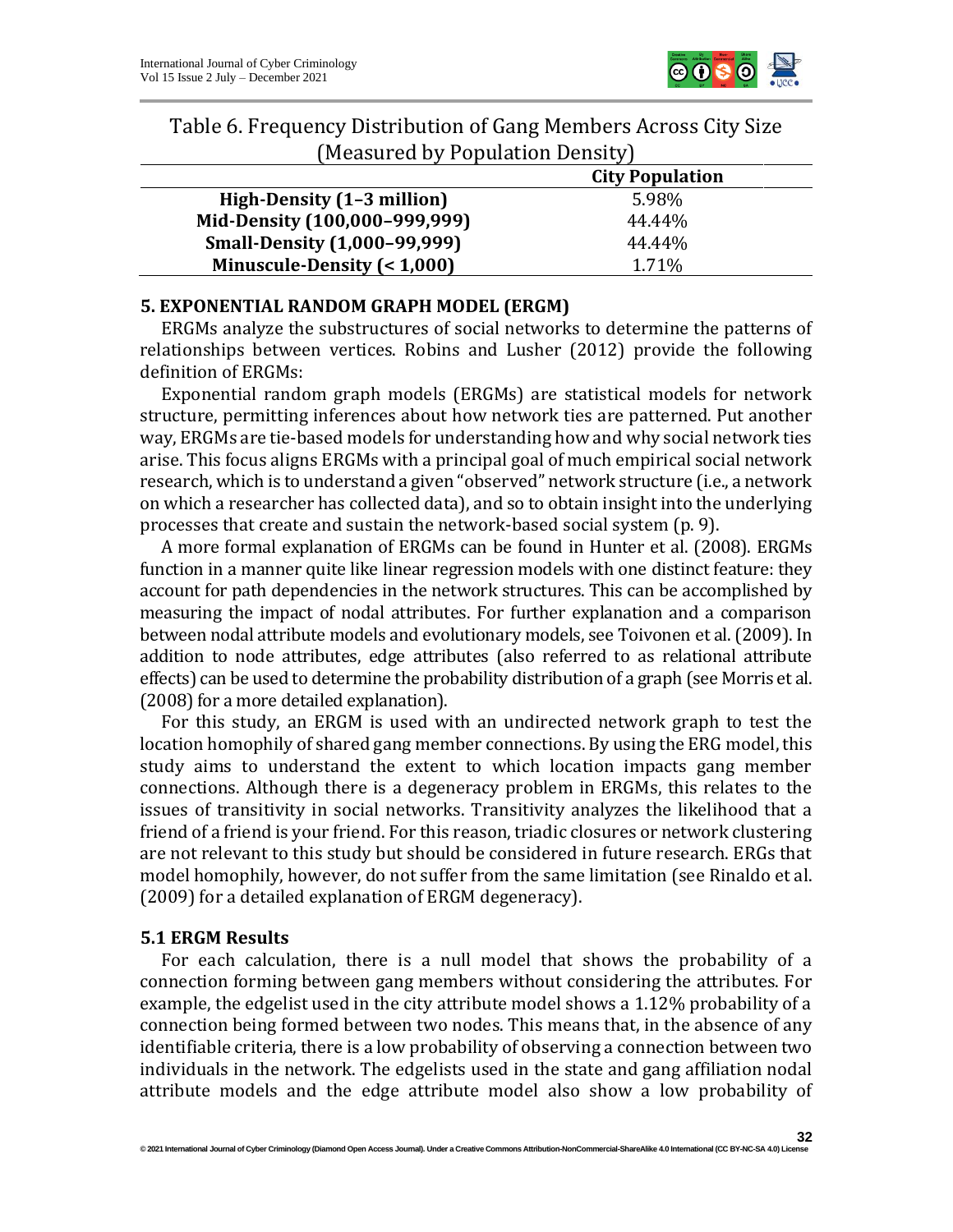observing connections between nodes when only edges are considered.

We can observe the relevance of the attributes by comparing them to the null models. This study's results support the proximity principle to some degree. In other words, individuals concentrated in a geographical space are more likely to develop interpersonal relationships. When considering nodal attributes, location has an impact on the formation of gang connections. In the first model, city attributes are statistically significant at the 95% confidence interval (p < 0.0139). We can reject the null hypothesis and state that gang members from the same city are likely to form connections. Model 1 includes 634 edges between 335 vertices. By taking the logodds of the coefficient, we can predict that the probability of a connection forming between gang members from the same city is 59.12% in this model.<sup>2</sup>

When considering state location, the statistical significance of connections forming between gang members is higher. Model 2, which includes 771 edges connecting 385 vertices, measures state attributes and is statistically significant at the 99% confidence interval ( $p < 0.0045$ ) with a probability of 57.25% that a connection between gang members will form. Although a national model is not included in this study, it can be inferred that connections based on country are highly statistically significant at the 99.99% confidence interval ( $p < 0.001$ ), especially considering that of the 726 gang members detected, 672 are from the United States. Moreover, the results suggest that a more diffuse population across a broader geographic space reduces the likelihood of interactions. Defining location on a larger scale appears to contribute to a lower probability of connections forming between gang members when comparing city attributes (59.12%) and state attributes (57.25%). The third model that tested individual effects is gang affiliation homophily with 1,538 edges connecting 717 vertices. Gang affiliation is highly statistically significant at the 99.99% confidence interval (p < 0.0002) and accounts for a 56.78% probability that connections between gang members form based on similarities in gang affiliation. For Model 3, it is important to note that the results are based on gang sets rather than their primary affiliation. The Rollin' 60s Neighborhood Crips, for example, are treated as separate entities from the Crips. This is an important distinction when considering the probability of connection formation. If gangs were consolidated into their primary gang's affiliation, then it is likely that the probability of connection formation would be greater than 56.78%.

Unlike the three nodal attribute models, Model 4 uses an edge attribute to test the distance between vertices (measured in miles). The miles between the gang members tested in Model 4 do not significantly impact the formation of a connection. Although the distance in miles is not a good predictor gang member connection, we can still make inferences about the location-based perspective. If gangs are localized, we would expect to see higher clustering in terms of distance. The miles between nodes might be too scattered to make a statistical determination of the impact of distance and the formation of gang member connections; however, this is not necessarily a reflection of proximity. Gang members that are 2, 3, 5, or 10 miles apart can be considered geographically proximate. However, the dataset for Model 4 (the same dataset used in Model 1) shows that the distance between the nodes is decentralized

<sup>2</sup> The plogis function in R-Studio generates a log-odds likelihood ranging from 0–1.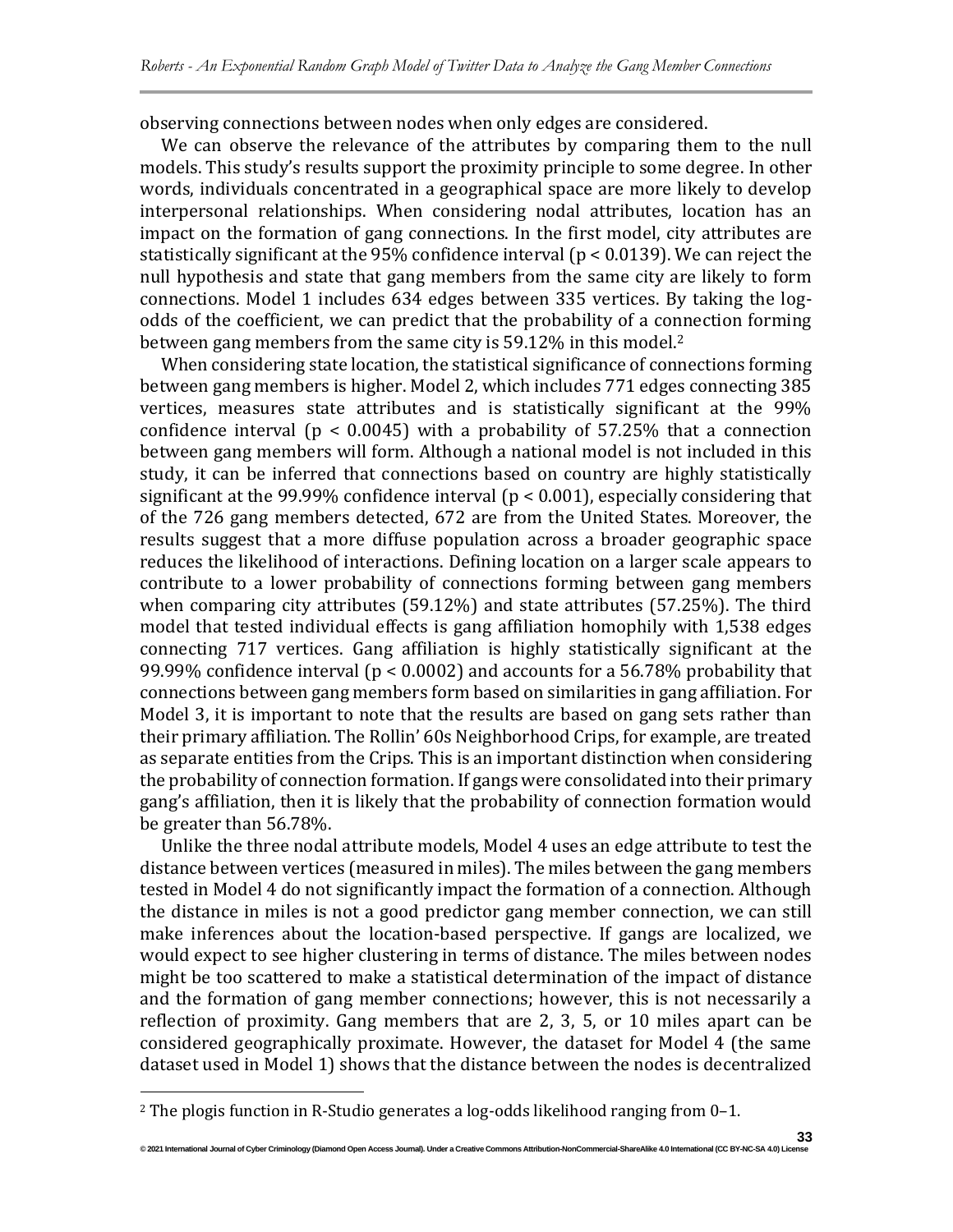

rather than clustered. The average distance between vertices is 963.24 miles, with a range of 0–12,863 miles. Though we may not be able to reject the null hypothesis for Model 4, the distance between nodes challenges the idea that gangs are localized. Rather than clustering, the mileage between gang members suggests that they occupy a more diffuse geographical space. Table 7 provides the ERGM results for the individual effects of attribute homophily (city, state, gang affiliation, and distance [miles]) on gang member connections.

|                         |                 | Model 1                                               | <b>Model 2</b>        |                                                                  | <b>Model 3</b>        |                                                          | Model 4               |                                                      |
|-------------------------|-----------------|-------------------------------------------------------|-----------------------|------------------------------------------------------------------|-----------------------|----------------------------------------------------------|-----------------------|------------------------------------------------------|
|                         | Null 1          | <b>City Nodal</b><br><b>Attribute</b><br><b>Model</b> | <b>Null 2</b>         | <b>State</b><br><b>Nodal</b><br><b>Attribute</b><br><b>Model</b> | Null 3                | Gang<br><b>Nodal</b><br><b>Attribute</b><br><b>Model</b> | Null 4                | <b>City Edge</b><br><b>Attribute</b><br><b>Model</b> |
| <b>Vertices</b>         | 335             | 335                                                   | 385                   | 385                                                              | 717                   | 717                                                      | 335                   | 335                                                  |
| <b>Edges</b>            | 634             | 634                                                   | 771                   | 771                                                              | 1538                  | 1538                                                     | 634                   | 634                                                  |
| <b>Estimate</b><br>Std. | $-4.4848$       | 0.3691                                                | $-4.574$              | 0.2921                                                           | $-5.13$               | 0.4978                                                   | $-4.4848$             | 22.5093                                              |
| Error                   | 0.0403          | 0.15                                                  | 0.0366                | 0.1027                                                           | 0.0259                | 0.0672                                                   | 0.0403                | 210.3468                                             |
| p-Value                 | $1e$<br>$04***$ | $0.0139*$                                             | $\leq$ 1e-<br>$04***$ | $0.0044**$                                                       | $\leq$ 1e-<br>$04***$ | $0.0002***$                                              | $\leq$ 1e-<br>$04***$ | 0.915                                                |
| Probability 0.0112      |                 | 0.5912                                                | 0.0102                | 0.5725                                                           | 0.0058                | 0.5678                                                   | 0.0112                | 1                                                    |

| Table 7. ERGM Results: Individual Effects Model of Attribute Homophily |  |
|------------------------------------------------------------------------|--|
|------------------------------------------------------------------------|--|

Signif. codes: 0 '\*\*\*' 0.001 '\*\*' 0.01 '\*' 0.05 '+' 0.1 ' ' 1

#### **6. DISCUSSION**

Gang members commit crimes at a higher rate than do non-gang criminal offenders. "Effective use of SNA techniques to mine criminal network data can have important implications for crime investigations. The knowledge gained may aid law enforcement agencies fighting crime proactively" (Xu & Chen, 2005). This is especially more acute in a globalized world where criminal connections have become transnational (Brewster et al., 2014). In addition to SNA as a resource for learning about the interpersonal relationships of gang connections, open-source data and text analytics facilitate sociometric analysis to mitigate criminal threats. One method of understanding the gang threat is to study the interconnectedness of gangs in the social media era. This study's findings are consistent with the proximity principle. In other words, location homophily plays a role in the formation of gang member connections. It is reasonable to expect that people living close together are more likely to have interpersonal relationships. Social interaction at school, work, and place of worship, or in shared residential spaces increases the likelihood of localized connection formation. Gangs exist within these public spaces, making it unsurprising that city and state attributes help explain gang member connections to some extent. However, location homophily is not as strong a predictor of gang member interconnectivity as one would expect to observe, given the location-based consensus in gang studies. Depending on the unit of analysis or how location is defined (e.g., public housing complex, street, city, county, state), this study shows that the wider the geographic space, the greater the likelihood of observing a shared connection between gang members. Hence, gang member connections appear to be less localized than the extant literature suggests. Definitions that describe gangs as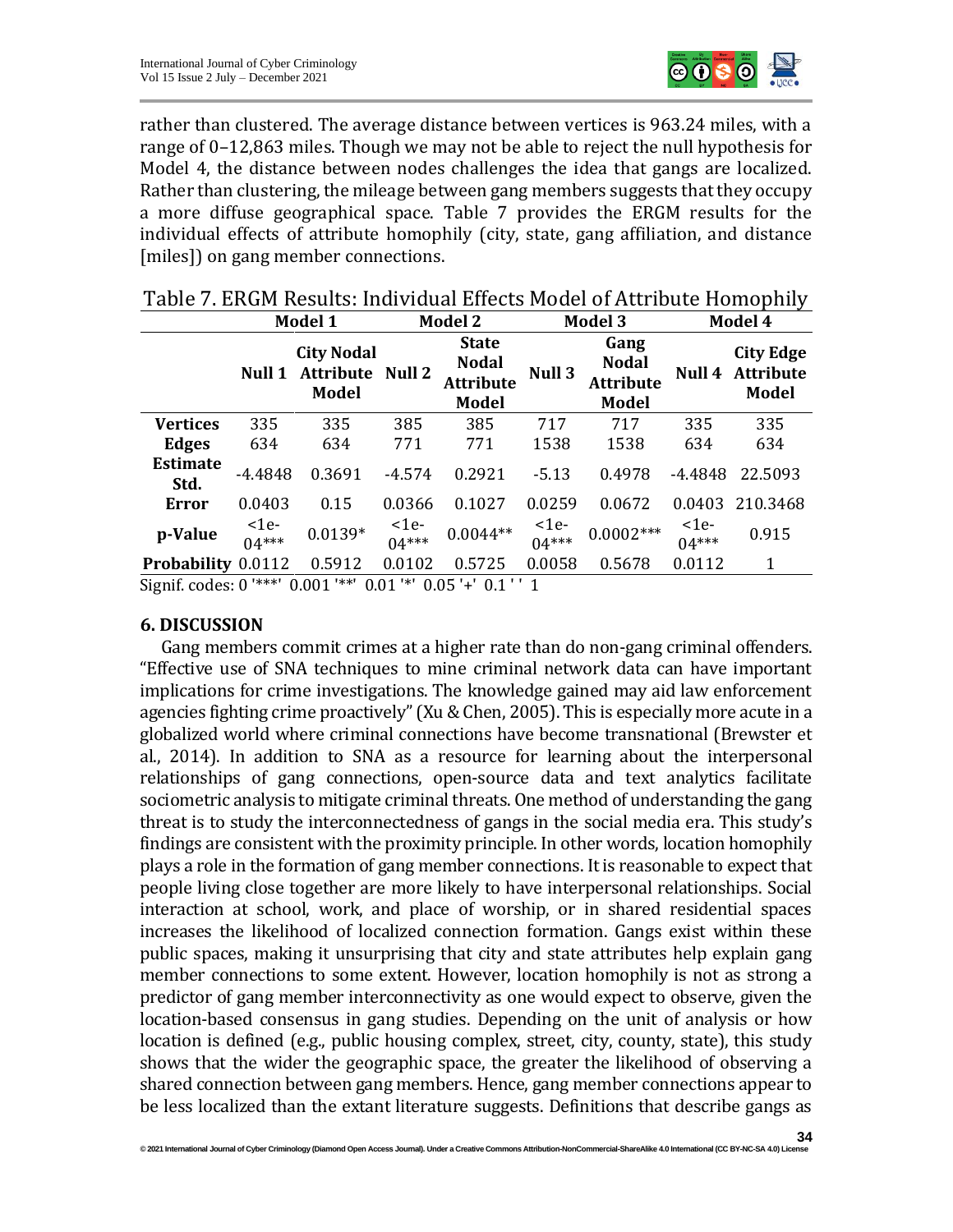loosely organized groups of juveniles seeking to protect territory discount their national and transnational connections. Instead, advances in communication technology and social media platforms have enabled gang members to re-spatialize how they form and maintain friendships in unbounded geographic spaces.

The study findings challenge the location-based perspective that asserts gang localization in two important respects. First, the frequency distribution of the sample population suggests that gang affiliation is a strong indicator of gang member connectivity. Approximately 60 percent of gang members from the same set share a connection. These connections increase to 82 percent when gang members are consolidated into the primary gang with which that set is aligned. The increase of shared connections between gang members from "gang set" to "primary gang" supports the value of understanding the (trans)national relationship between gangs. There is a high degree of homogenous ties between gang members of the same gang or the alliance with which their gang belongs. The ERGM results support gang homophily as a strong indicator of shared gang member connections.

Second, the concentration of gang members in the sample population reveals that gang members are primarily located in mid- to small-density cities. If gang members were localized, we would expect to see more gang members concentrated in largedensity cities because gangs originated in large urban centers (Howell, 2015). In the sample population for this study, there are nearly just as many gang members in highdensity cities as there are in minuscule-density cities. Similarly, the locations represented in this study are geospatially diverse. Gang member connections are domestically and internationally more diffuse than is currently represented in location-based gang studies. By proxy, the interconnectedness of gangs at the macro level is dispersed over a larger geographic space. The consequence of this transposes localized security threats to the (trans)national consciousness by facilitating recruitment opportunities, disseminating gang culture, and enabling the coordination of criminal gang activity across city, state, and (trans)national borders.

In addition to challenging the location-based consensus on gangs, this study suggests further areas of research. For example, some gangs, such as the Grape Street Crips, appear to be more geographically concentrated than other gangs, such as the Gangster Disciples and Five Percenters. Distinctions between gang typologies could help explain the geospatial distribution of gang member connections. Moreover, some gangs are easier to detect on social media than others, allowing for gang-specific studies that examine how micro-level behavioral processes influence macro-level outcomes within a specific subset of gangs. Finally, this study can be used to identify other potential research areas at the local level. The discovery of "new" gangs and their whereabouts provides an opportunity to analyze gang formation and behavior in a contemporary context. Similarly, the sample population includes several cities that are not typically associated with gang activities. The results of the data collection process in this study can expand on work that compares emerging gang cities to established gang cities (Decker et al., 1998). Working with local law enforcement in these cities can help improve our understanding of gangs outside studies that privilege highly populated cities, such as Los Angeles, Chicago, and New York.

**35**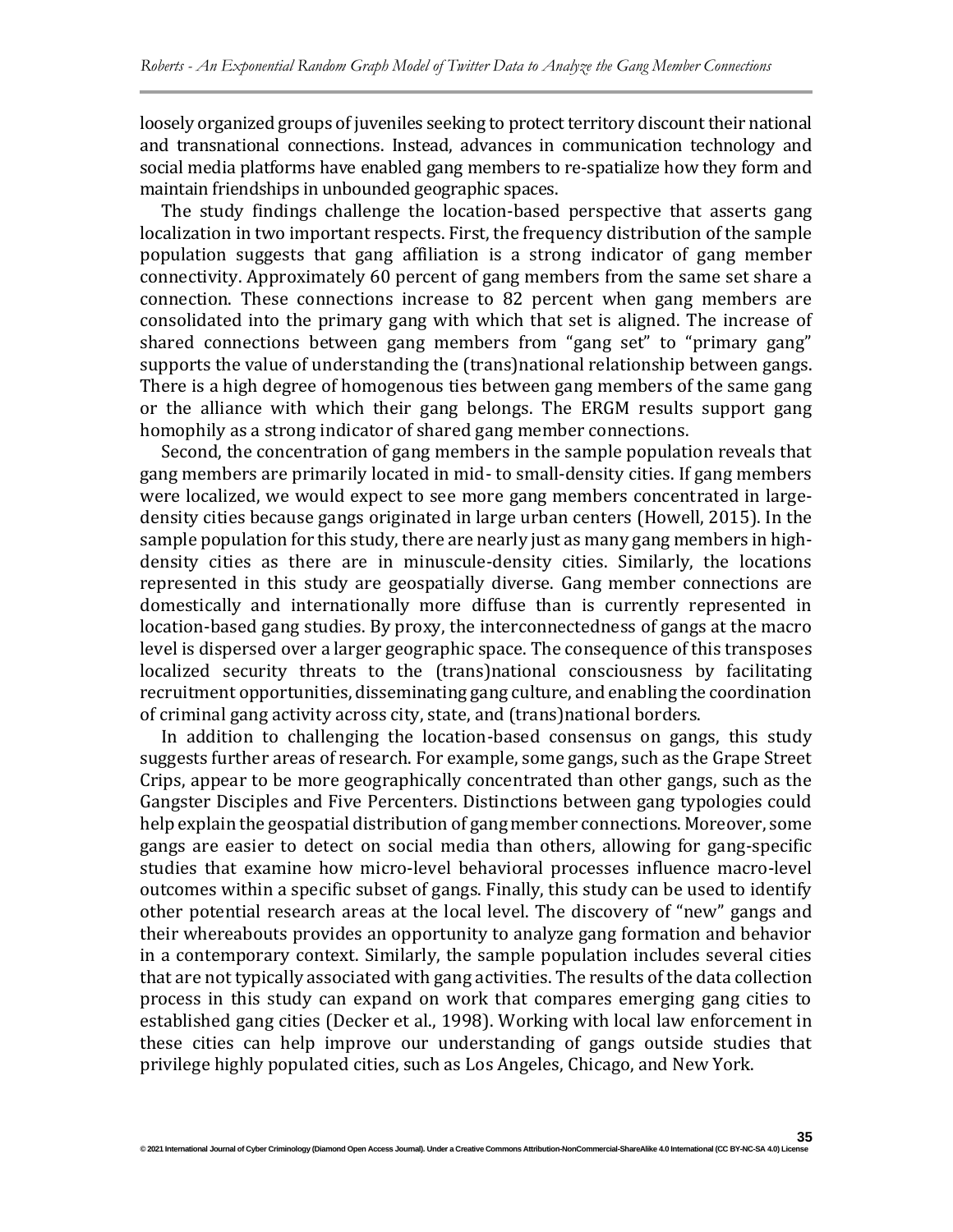

#### **References**

- Anderson, E. (2000). *Code of the street: Decency, violence, and the moral life of the inner city*. WW Norton & Company.
- Brantingham, P. J., Tita, G. E., Short, M. B., & Reid, S. E. (2012). The ecology of gang territorial boundaries. *Criminology, 50*(3), 851-885. <https://doi.org/10.1111/j.1745-9125.2012.00281.x>
- Brewster, B., Polovina, S., Rankin, G., & Andrews, S. (2014). Knowledge management and human trafficking: Using conceptual knowledge representation, text analytics and open-source data to combat organized crime. *International Conference on Conceptual Structures* (pp. 104-117). Springer*.* [https://doi.org/10.1007/978-3-](https://doi.org/10.1007/978-3-319-08389-6_10) [319-08389-6\\_10](https://doi.org/10.1007/978-3-319-08389-6_10)

Campbell, A. (1984). The Girls in the Gang. In: Oxford, U.K.: Basil Blackwell.

- Cohen, A. K. (1955). *Delinquent boys; The culture of the gang*. New York, NY: Free Press[. https://psycnet.apa.org/record/1955-07594-000](https://psycnet.apa.org/record/1955-07594-000)
- Coughlin, B. C., & Venkatesh, S. A. (2003). The urban street gang after 1970. *Annual Review of Sociology, 29*(1), 41-64. <http://dx.doi.org/10.1146/annurev.soc.29.101602.130751>
- Crone, M., & Harrow, M. (2011). Homegrown terrorism in the West. *Terrorism and Political Violence, 23*(4), 521-536. <https://doi.org/10.1080/09546553.2011.571556>
- Curry, G. D. (2000). Self‐reported gang involvement and officially recorded delinquency. *Criminology, 38*(4), 1253-1274. [https://doi.org/10.1111/j.1745-](https://doi.org/10.1111/j.1745-9125.2000.tb01422.x) [9125.2000.tb01422.x](https://doi.org/10.1111/j.1745-9125.2000.tb01422.x)
- Curry, G. D. (2015). The Logic of Defining Gangs Revisited. In S. H. Decker & D. C. Pyrooz (Eds.), *The Handbook of Gangs* (pp. 7-27). West Sussex, UK: Wiley-Blackwell.<https://doi.org/10.1002/9781118726822.ch2>
- DEA. (2018). *National Drug Threat Assessment*. Washington, DC: U.S. Department of Justice.
- Décary-Hétu, D., & Morselli, C. (2011). Gang Presence in Social Network Sites. *International journal of cyber criminology, 5*(2), 876-890. <http://cybercrimejournal.com/davidcarlo2011julyijcc.pdf>
- Decker, S. H., Bynum, T., & Weisel, D. (1998). A tale of two cities: Gangs as organized crime groups. *Justice Quarterly, 15*(3), 395-425. <https://doi.org/10.1080/07418829800093821>
- Felson, M. (2006). *Crime and Nature*. Thousand Oaks, CA: Sage Publications. <https://books.google.com/books?id=Fz92AwAAQBAJ>
- Festinger, L., Schachter, S., & Back, K. (1950). *Social pressures in informal groups; a study of human factors in housing*. New York, NY: Harper. <https://psycnet.apa.org/record/1951-02994-000>
- Hagedorn, J. M., & Macon, P. (1988). *People and Folks. Gangs, Crime and the Underclass in a Rustbelt City*. Chicago, IL: Lake View. [https://www.ojp.gov/ncjrs/virtual](https://www.ojp.gov/ncjrs/virtual-library/abstracts/people-and-folks-gangs-crime-and-underclass-rustbelt-city)[library/abstracts/people-and-folks-gangs-crime-and-underclass-rustbelt-city](https://www.ojp.gov/ncjrs/virtual-library/abstracts/people-and-folks-gangs-crime-and-underclass-rustbelt-city)
- Howell, J. C. (2012). *Gangs in America's Communities*. Thousand Oaks, CA: Sage Publications.<https://books.google.com/books?id=5wJEo3YSSHQC>
- Howell, J. C. (2015). *The History of Street Gangs in the United States: Their Origins and Transformations*. Lanham, MD: Lexington Books.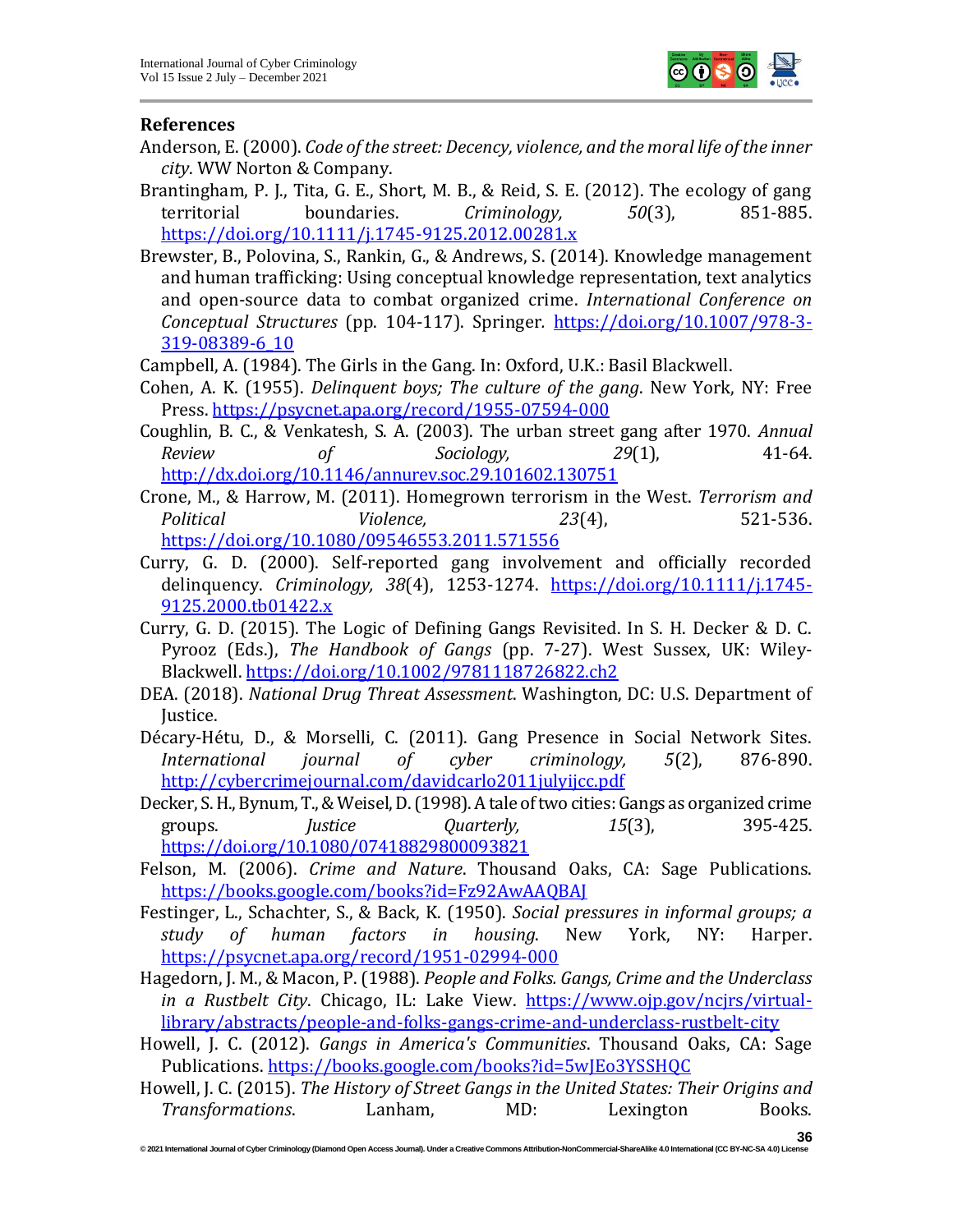[https://books.google.com/books?id=mc5\\_CgAAQBAJ](https://books.google.com/books?id=mc5_CgAAQBAJ)

- Hunter, D. R., Handcock, M. S., Butts, C. T., Goodreau, S. M., & Morris, M. (2008). ergm: A package to fit, simulate and diagnose exponential-family models for networks. *Journal of statistical software, 24*(3), 1-29. <https://www.ncbi.nlm.nih.gov/pmc/articles/PMC2743438/>
- Jankowski, M. S. (1991). *Islands in the Street: Gangs and American Urban Society*. Los Angeles, CA: University of California Press. <http://www.jstor.org/stable/10.1525/j.ctt1ppdz1>
- Klein, M. W. (1995). *The American Street Gang. Its Nature, Prevalence, and Control*. New York, NY: Oxford University Press.
- Klein, M. W., & Maxson, C. L. (2006). *Street Gang Patterns and Policies*. Oxford, UK: Oxford University Press.<https://books.google.com/books?id=DXNLojfCtJoC>
- Knox, G. W. (1994). *An introduction to gangs*. Bristol, UK: Wyndham Hall Press. [https://www.ojp.gov/ncjrs/virtual-library/abstracts/introduction-gangs-5th](https://www.ojp.gov/ncjrs/virtual-library/abstracts/introduction-gangs-5th-edition)[edition](https://www.ojp.gov/ncjrs/virtual-library/abstracts/introduction-gangs-5th-edition)
- Leverso, J., & Hsiao, Y. (2020). Gangbangin on the [Face] Book: Understanding Online Interactions of Chicago Latina/o Gangs. *The Journal of Research in Crime and Delinquency, 58*(3), 239-268.<https://doi.org/10.1177/0022427820952124>
- Medina-Ariza, J., Weerman, F. M., Maxson, C. L., Esbensen, F. A., Aldridge, J. A., Medina, J., & Van Gemert, F. (2009). *Eurogang program manual: Background, development and use of the Eurogang instruments in multi-site, multi-method comparative research*. Eurogang Network. [https://www.research.manchester.ac.uk/portal/files/45767040/FULL\\_TEXT.PD](https://www.research.manchester.ac.uk/portal/files/45767040/FULL_TEXT.PDF) [F](https://www.research.manchester.ac.uk/portal/files/45767040/FULL_TEXT.PDF)
- Miller, W. B. (1958). Lower Class Culture as a Generating Milieu of Gang Delinquency. *Journal of Social Issues, 14*(3), 5-19. [https://doi.org/10.1111/j.1540-](https://doi.org/10.1111/j.1540-4560.1958.tb01413.x) [4560.1958.tb01413.x](https://doi.org/10.1111/j.1540-4560.1958.tb01413.x)
- Moghaddam, F. M. (2005). The staircase to terrorism: a psychological exploration. *The American psychologist, 60*(2), 161-169. [https://doi.org/10.1037/0003-](https://doi.org/10.1037/0003-066x.60.2.161) [066x.60.2.161](https://doi.org/10.1037/0003-066x.60.2.161)
- Morris, M., Handcock, M. S., & Hunter, D. R. (2008). Specification of exponential-family random graph models: terms and computational aspects. *Journal of statistical software, 24*(4), 1548. [https://www.ncbi.nlm.nih.gov/pmc/articles/PMC2481518/pdf/nihms-](https://www.ncbi.nlm.nih.gov/pmc/articles/PMC2481518/pdf/nihms-54862.pdf)

[54862.pdf](https://www.ncbi.nlm.nih.gov/pmc/articles/PMC2481518/pdf/nihms-54862.pdf)

- Moule Jr, R. K., Pyrooz, D. C., & Decker, S. H. (2014). Internet adoption and online behaviour among American street gangs: Integrating gangs and organizational theory. *British Journal of Criminology, 54*(6), 1186-1206. <https://doi.org/10.1093/bjc/azu050>
- Newcomb, T. M. (1960). Varieties of interpersonal attraction. In D. C. A. Zander (Ed.), *Group dynamics: Research and theory* (2nd ed., pp. 104-119). Evanston, IL: Row, Peterson.

Newman, M. E. J. (2015). *Networks: An introduction*. Oxford, UK: Oxford University Press. NGIC. (2011). *The 2011 national gang threat assessment*. Washington, DC: Federal Bureau of Investigations.

NGIC. (2012). National youth gang survey analysis.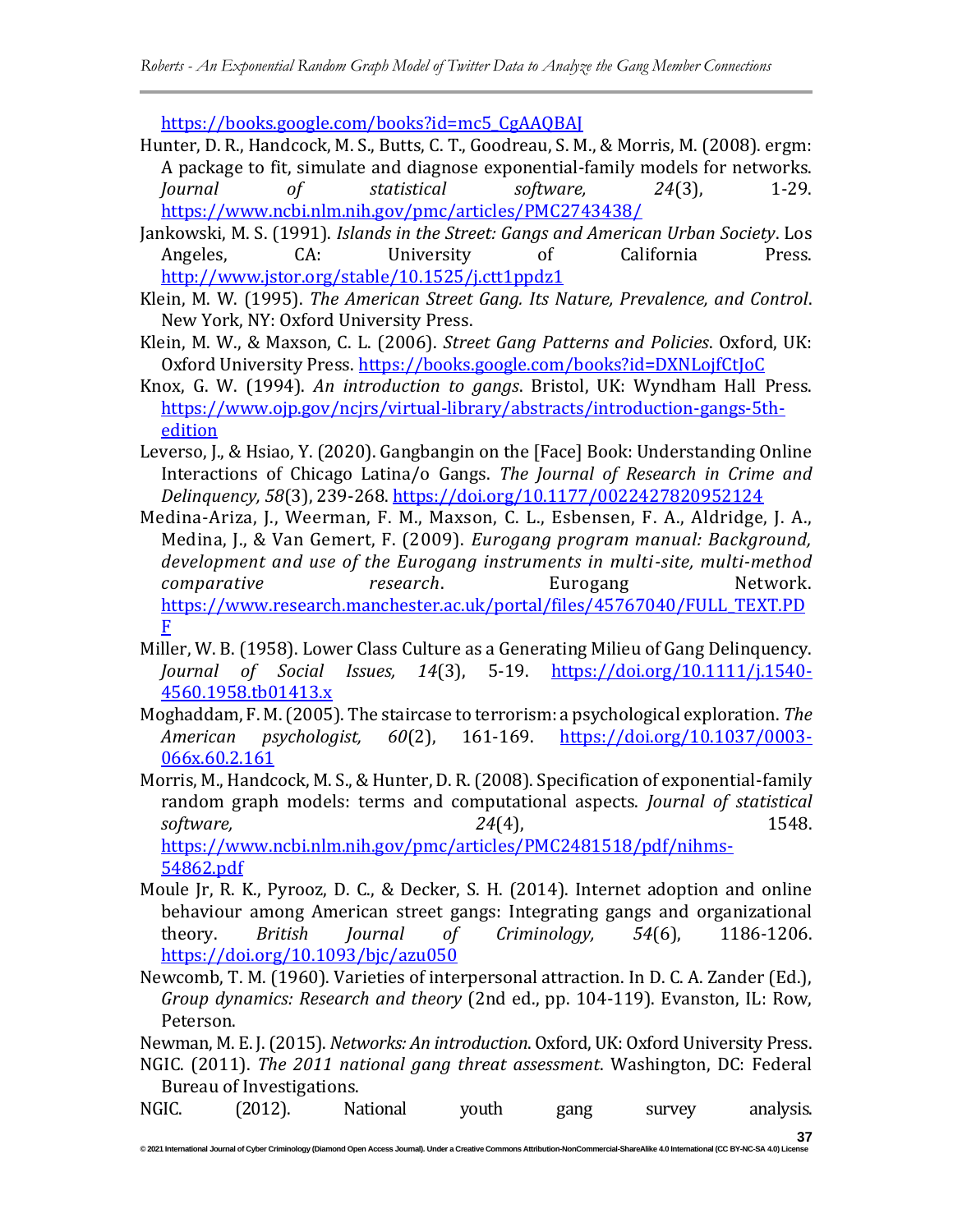

[https://www.nationalgangcenter.gov/Survey-Analysis/Measuring-the-Extent-of-Gang-](https://www.nationalgangcenter.gov/Survey-Analysis/Measuring-the-Extent-of-Gang-Problems)[Problems](https://www.nationalgangcenter.gov/Survey-Analysis/Measuring-the-Extent-of-Gang-Problems)

- NGIC. (2013). *The 2013 national gang report*. Washington, DC: Federal Bureau of Investigations.
- NGIC. (2015). *The 2015 national gang report*. Washington, DC: Federal Bureau of Investigations.
- Papachristos, A. V., & Kirk, D. S. (2006). Neighborhood effects on street gang behavior. In J. F. Short & L. A. Hughes (Eds.), *Studying youth gangs* (pp. 63-84). Lanham, MD: Alta Press. [https://www.google.com/books/edition/Studying\\_Youth\\_Gangs/vC-](https://www.google.com/books/edition/Studying_Youth_Gangs/vC-VVeql37MC?hl=en&gbpv=0)[VVeql37MC?hl=en&gbpv=0](https://www.google.com/books/edition/Studying_Youth_Gangs/vC-VVeql37MC?hl=en&gbpv=0)
- Patton, D. U., Eschmann, R. D., & Butler, D. A. (2013). Internet banging: New trends in social media, gang violence, masculinity and hip hop. *Computers in Human Behavior, 29*(5), A54-A59.<https://doi.org/10.1016/j.chb.2012.12.035>
- Patton, D. U., Patel, S., Sung Hong, J., Ranney, M., Crandall, M., & Dungy, L. (2015). Gang violence, crime, and substance use on twitter: A snapshot of gang communications in detroit. *Society for Social Work and Research 19th Annual Conference: The Social and Behavioral Importance of Increased Longevity*. New Orleans, LA: SSWR*.*
- Piquette, J., Smith, C., & Papachristos, A. (2014). Social network analysis of urban street gangs. In G. Bruinsma & D. Weisburd (Eds.), *Encyclopedia of criminology and criminal justice* (pp. 4981-4991). New York, NY: Springer.
- Pyrooz, D. C. (2014). "From your first cigarette to your last dyin'day": The patterning of gang membership in the life-course. *Journal of Quantitative Criminology, 30*(2), 349-372.<https://doi.org/10.1007/s10940-013-9206-1>
- Pyrooz, D. C., & Mitchell, M. M. (2015). Little Gang Research, Big Gang Research. In S. H. Decker & D. C. Pyrooz (Eds.), *The Handbook of Gangs* (pp. 28-58). Hoboken, NJ: Wiley-Blackwell.<https://doi.org/10.1002/9781118726822.ch3>
- Pyrooz, D. C., & Moule Jr, R. K. (2019). Gangs and social media. In *Oxford research encyclopedia of criminology and criminal justice*. Oxford University Press. <https://doi.org/10.1093/acrefore/9780190264079.013.439>
- Radil, S. M., Flint, C., & Tita, G. E. (2010). Spatializing social networks: Using social network analysis to investigate geographies of gang rivalry, territoriality, and violence in Los Angeles. *Annals of the Association of American Geographers, 100*(2), 307-326.<https://doi.org/10.1080/00045600903550428>
- Reiss Jr, A. J. (1988). Co-offending and criminal careers. *Crime and justice, 10*, 117- 170.<https://doi.org/10.1086/449145>
- Rinaldo, A., Fienberg, S. E., & Zhou, Y. (2009). On the geometry of discrete exponential families with application to exponential random graph models. *Electronic Journal of Statistics, 3*, 446-484.<https://doi.org/10.1214/08-EJS350>
- Robins, G., & Lusher, D. (2012). What are exponential graph models? In D. Lusher, J. Koskinen, & G. Robins (Eds.), *Exponential random graph models for social networks*  (pp. 9-15). New York, NY: Cambridge University Press.
- Sampson, R. J., Morenoff, J. D., & Gannon-Rowley, T. (2002). Assessing "neighborhood effects": Social processes and new directions in research. *Annual review of sociology, 28*(1), 443-478. <https://doi.org/10.1146/annurev.soc.28.110601.141114>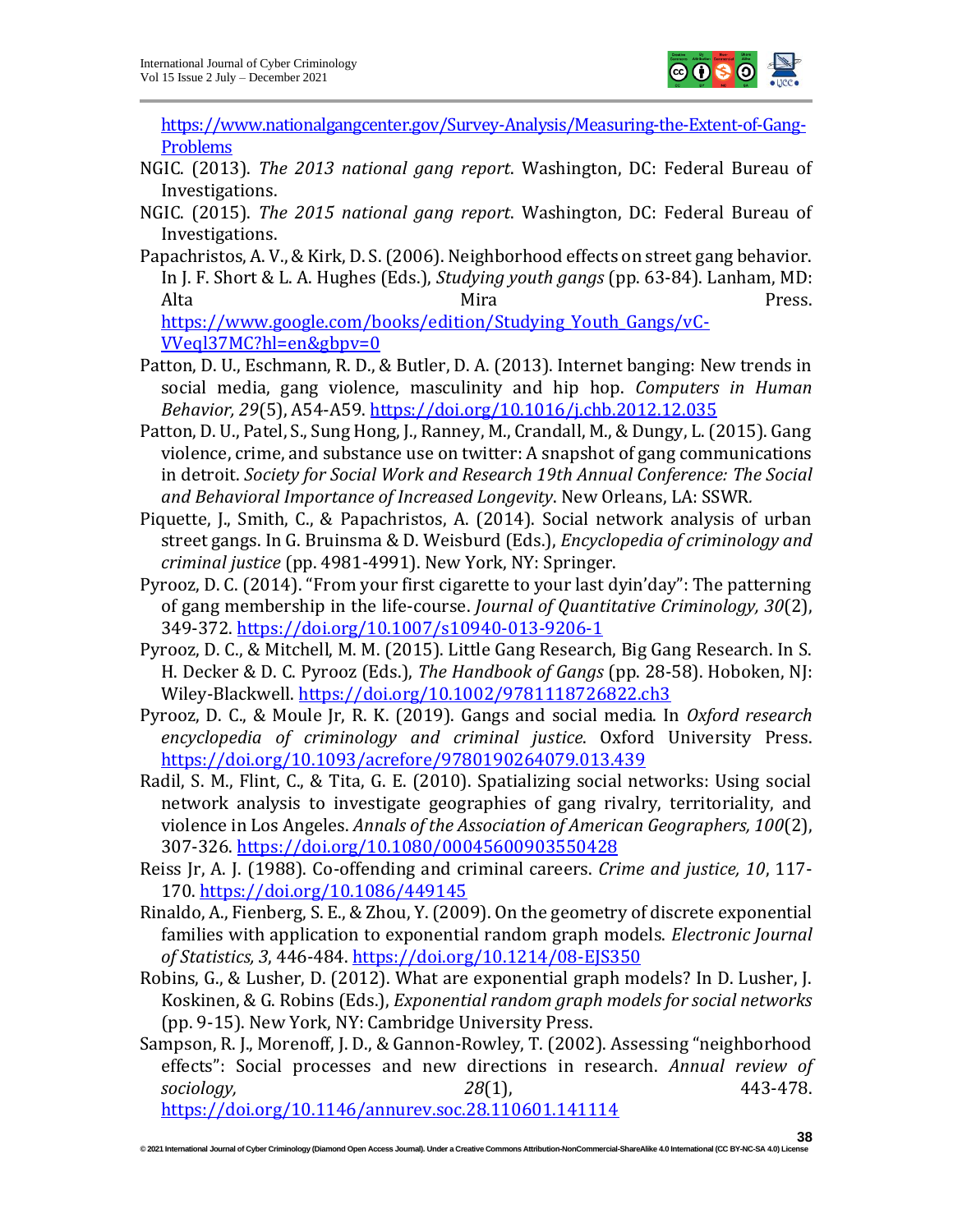- Sampson, R. J., Raudenbush, S. W., & Earls, F. (1997). Neighborhoods and violent crime: A multilevel study of collective efficacy. *science, 277*(5328), 918-924. <https://doi.org/10.1126/science.277.5328.918>
- Santa Cruz County Gang Task. (2018). Levels of gang involvement. http://www.basta.santacruz.k12.ca.us/levels of gang involvement.html
- Shaw, C. R., & McKay, H. D. (1942). *Juvenile delinquency and urban areas*. Chicago, IL, US: University of Chicago Press[. https://psycnet.apa.org/record/1943-00271-000](https://psycnet.apa.org/record/1943-00271-000)
- Short, J. F., & Strodtbeck, F. L. (1965). *Group process and gang delinquency*. University of Chicago Press Chicago. [https://www.ojp.gov/ncjrs/virtual](https://www.ojp.gov/ncjrs/virtual-library/abstracts/group-process-and-gang-delinquency)[library/abstracts/group-process-and-gang-delinquency](https://www.ojp.gov/ncjrs/virtual-library/abstracts/group-process-and-gang-delinquency)
- Silber, M. D., Bhatt, A., & Analysts, S. I. (2007). *Radicalization in the West: The homegrown threat*. Police Department New York. [https://www.brennancenter.org/sites/default/files/legacy/Justice/20070816.N](https://www.brennancenter.org/sites/default/files/legacy/Justice/20070816.NYPD.Radicalization.in.the.West.pdf) [YPD.Radicalization.in.the.West.pdf](https://www.brennancenter.org/sites/default/files/legacy/Justice/20070816.NYPD.Radicalization.in.the.West.pdf)
- Stuart, F. (2020). Code of the tweet: Urban gang violence in the social media age. *Social problems, 67*(2), 191-207.<https://doi.org/10.1093/socpro/spz010>
- The R Foundation. (n.d.). What is R?<https://www.r-project.org/about.html>
- Thrasher, F. (1927). *The Gang: A Study of 1,313 Gangs in Chicago*. Chicago, IL: University of Chicago Press.
- Tita, G. E., Cohen, J., & Engberg, J. (2005). An ecological study of the location of gang "set space". *Social problems, 52*(2), 272-299. <https://doi.org/10.1525/sp.2005.52.2.272>
- Toivonen, R., Kovanen, L., Kivelä, M., Onnela, J.-P., Saramäki, J., & Kaski, K. (2009). A comparative study of social network models: Network evolution models and nodal attribute models. *Social networks, 31*(4), 240-254. <https://doi.org/10.1016/j.socnet.2009.06.004>
- Twitter Help Center. (n.d.). Guidelines for law enforcement: What is Twitter? [https://help.twitter.com/en/rules-and-policies/twitter-law-enforcement](https://help.twitter.com/en/rules-and-policies/twitter-law-enforcement-support#1)[support#1](https://help.twitter.com/en/rules-and-policies/twitter-law-enforcement-support#1)
- United Gangs. (2020). Deuces and Trays. [https://unitedgangs.com/deuces2x-and](https://unitedgangs.com/deuces2x-and-trays3x-gangster-crips/)[trays3x-gangster-crips/](https://unitedgangs.com/deuces2x-and-trays3x-gangster-crips/)
- Vargas, R. (2016). *Wounded City: Violent Turf Wars in a Chicago Barrio*. Oxford University Press.<https://books.google.com.pk/books?id=k2HmCwAAQBAJ>
- Venkatesh, S. A. (2000). *American Project: The Rise and Fall of a Modern Ghetto*. Harvard University Press[. https://books.google.com.pk/books?id=rk7Dd0k\\_SG8C](https://books.google.com.pk/books?id=rk7Dd0k_SG8C)
- Venkatesh, S. A. (2014). The inevitable gang. In J. M. Hazen & D. Rodgers (Eds.), *Global gangs: Street violence across the world* (pp. 281-287). Minneapolis, MN: University of Minnesota Press.
- Way, J., & Muggah, R. (2016). Charting out the digital ecosystem of gangs in the US and Mexico. *Small Wars Journal, 11*(12). [https://smallwarsjournal.com/jrnl/art/charting-out-the-digital-ecosystem-of](https://smallwarsjournal.com/jrnl/art/charting-out-the-digital-ecosystem-of-gangs-in-the-us-and-mexico)[gangs-in-the-us-and-mexico](https://smallwarsjournal.com/jrnl/art/charting-out-the-digital-ecosystem-of-gangs-in-the-us-and-mexico)
- Whittaker, A., Densley, J., & Moser, K. S. (2020). No two gangs are alike: The digital divide in street gangs' differential adaptations to social media. *Computers in human behavior, 110*, 106403.<https://doi.org/10.1016/j.chb.2020.106403>
- Wijeratne, S., Doran, D., Sheth, A., & Dustin, J. L. (2015). Analyzing the social media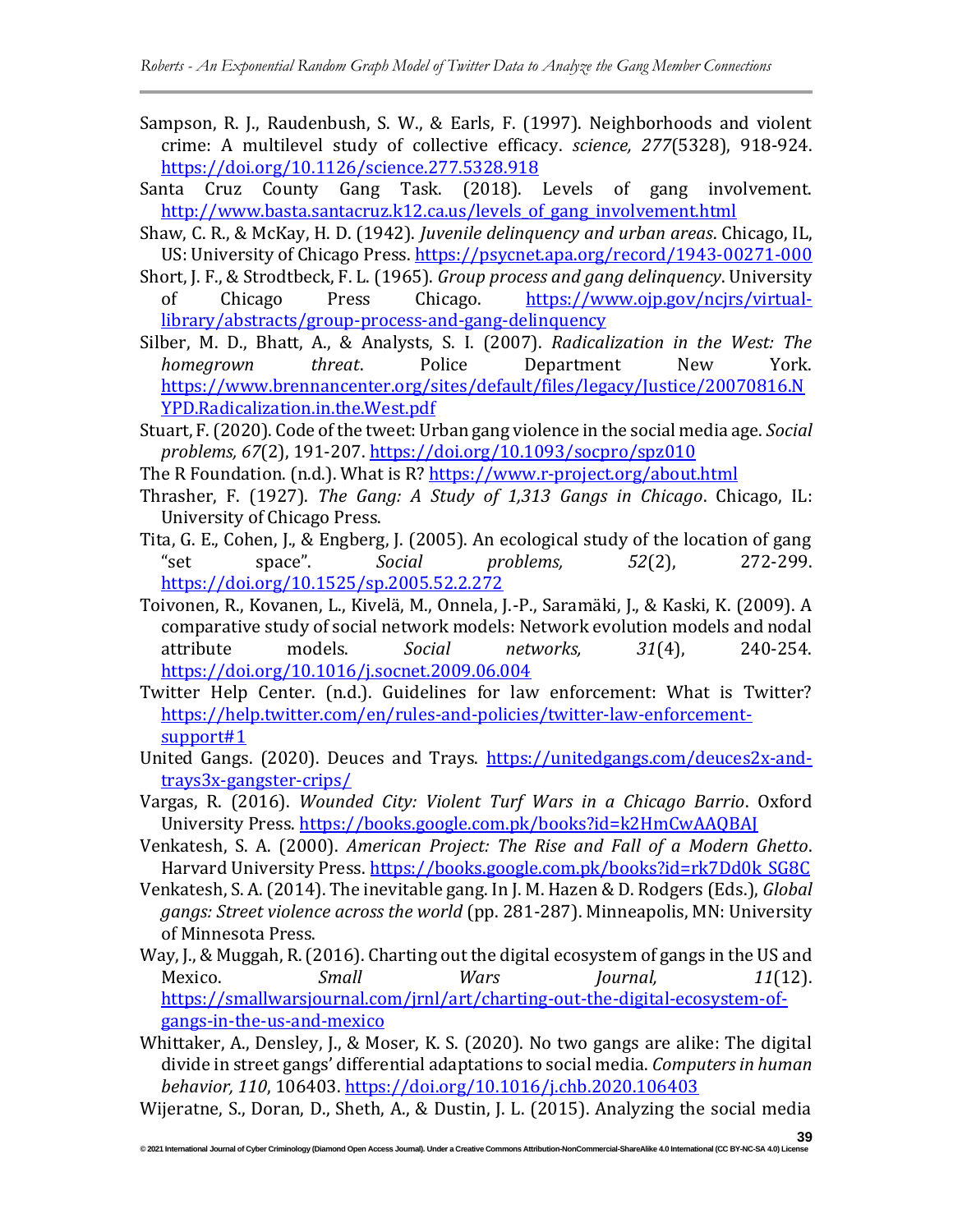

footprint of street gangs. *2015 IEEE International Conference on Intelligence and Security Informatics (ISI)* (pp. 91-96). IEEE*.* <https://doi.org/10.1109/ISI.2015.7165945>

Xu, J., & Chen, H. (2005). Criminal network analysis and visualization. *Communications of the ACM, 48*(6), 100-107.<https://doi.org/10.1145/1064830.1064834>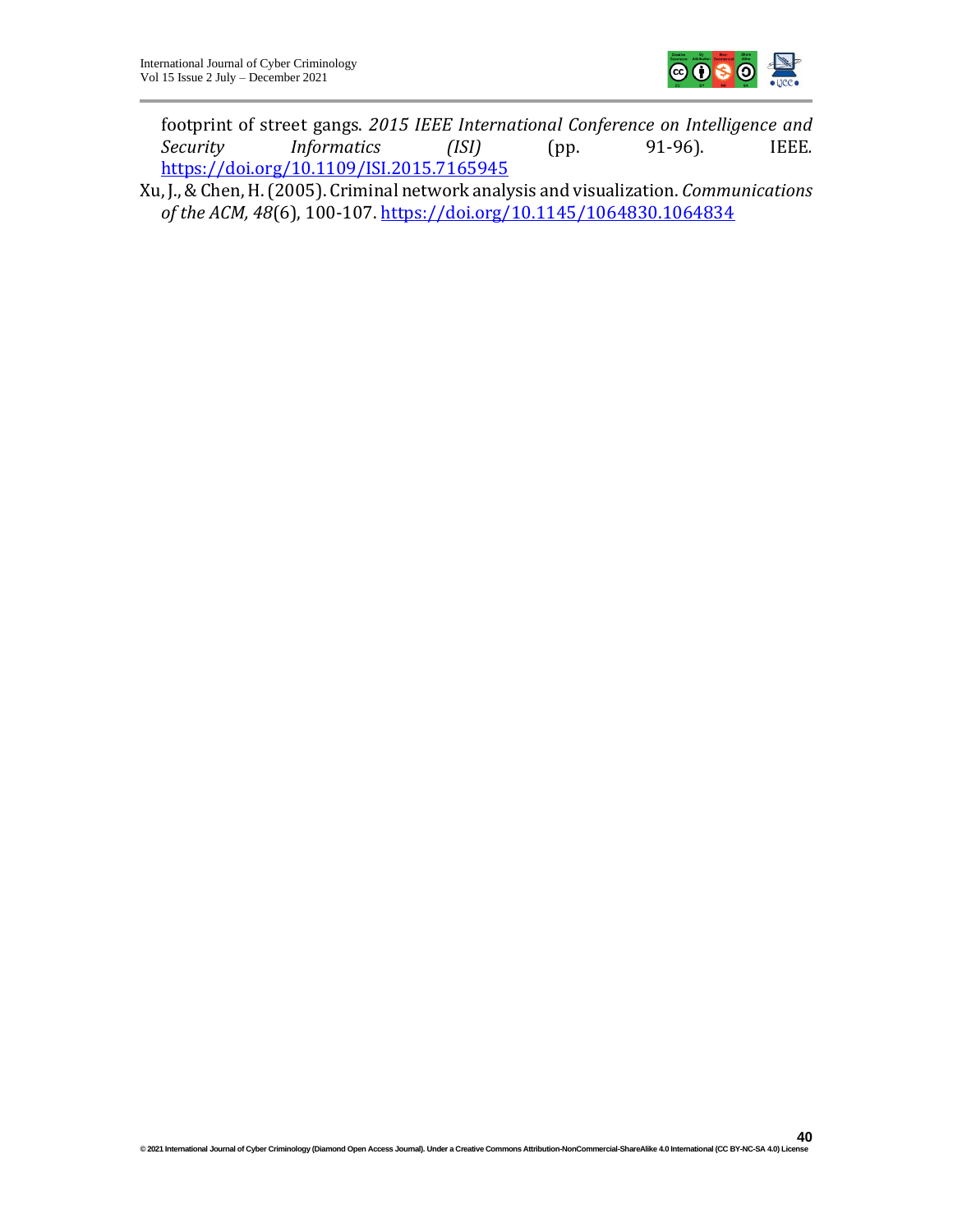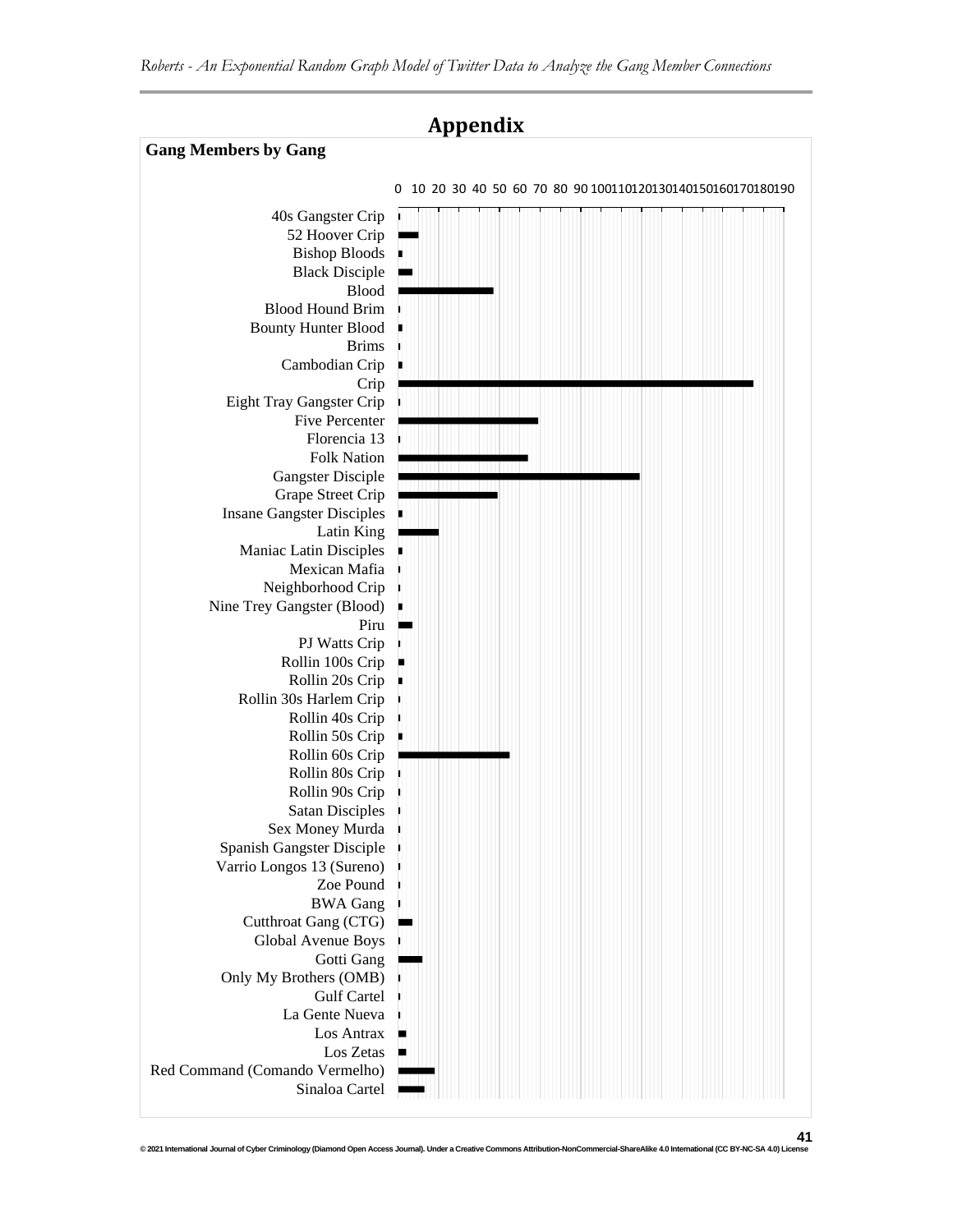